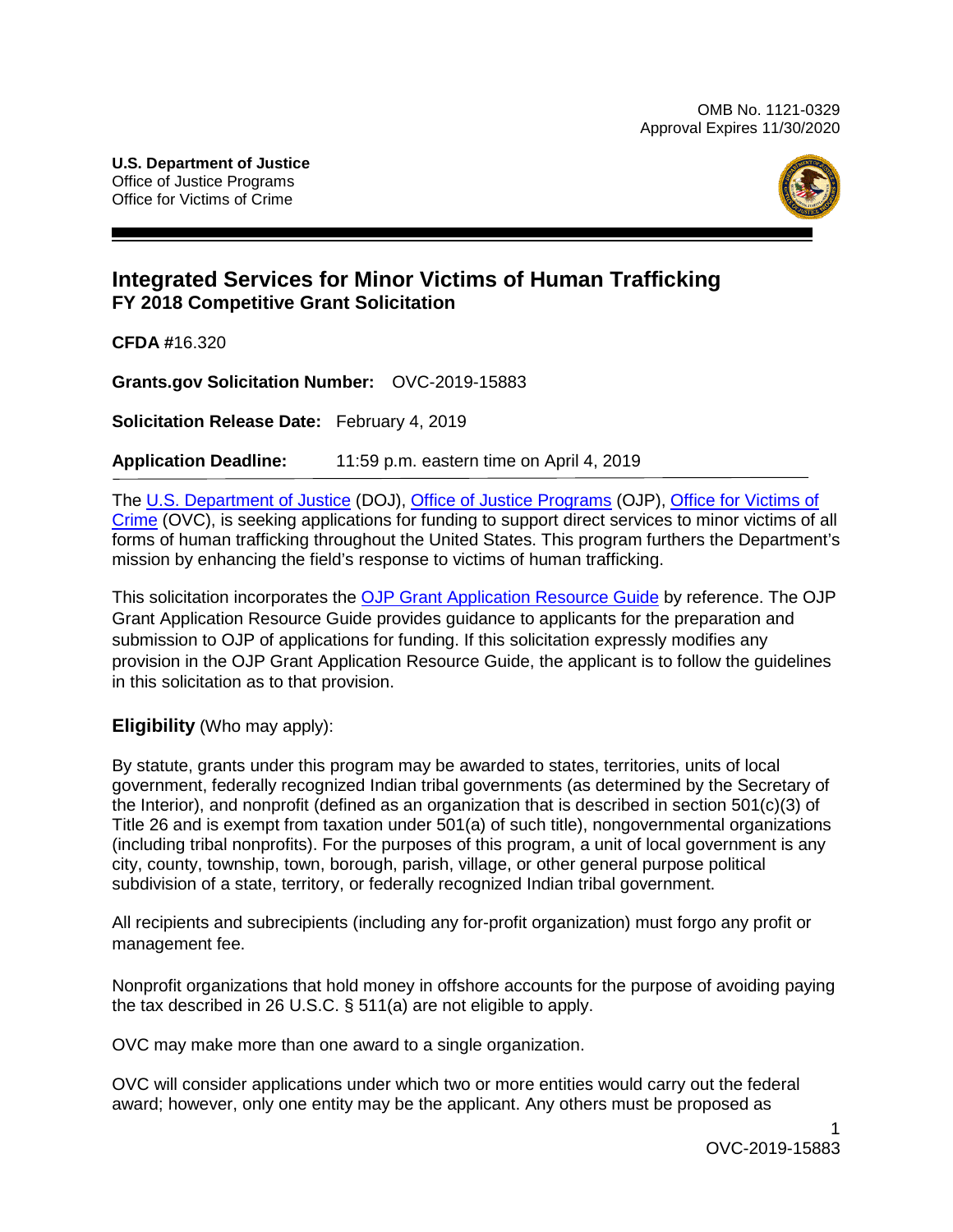subrecipients (subgrantees). The applicant must be the entity that would have primary responsibility for carrying out the award, including administering the funding and managing the entire project. For additional information on subawards, see the [OJP Grant Application](https://www.ojp.gov/funding/Apply/Resources/Grant-App-Resource-Guide.htm)  [Resource Guide.](https://www.ojp.gov/funding/Apply/Resources/Grant-App-Resource-Guide.htm)

OVC may elect to fund applications submitted under this FY 2018 solicitation in future fiscal years, dependent on, among other considerations, the merit of the applications and on the availability of appropriations.

## **Contact information**

For technical assistance with submitting an application, contact the Grants.gov Customer Support Hotline at 800–518–4726, 606–545–5035, at [https://www.grants.gov/web/grants/support.html,](https://www.grants.gov/web/grants/support.html) or at [support@grants.gov.](mailto:support@grants.gov) The Grants.gov Support Hotline operates 24 hours a day, 7 days a week, except on federal holidays.

An applicant that experiences unforeseen Grants.gov technical issues beyond its control that prevent it from submitting its application by the deadline must email the OVC contact identified below **within 24 hours after the application deadline** to request approval to submit its application after the deadline. Additional information on reporting technical issues appears under "Experiencing Unforeseen Grants.gov Technical Issues" in the How To Apply (Grants.gov) section in the [OJP Grant Application Resource Guide.](https://www.ojp.gov/funding/Apply/Resources/Grant-App-Resource-Guide.htm)

For assistance with any other requirements of this solicitation, contact B. Lindsay Waldrop, Victim Justice Program Specialist, by telephone at 202–353–0486, or by email at [Beatrice.L.Waldrop@ojp.usdoj.gov.](mailto:Beatrice.L.Waldrop@ojp.usdoj.gov)

For assistance with any other requirements of this solicitation, contact OVC's National Criminal Justice Reference Service (NCJRS) Response Center: toll free at 800–851–3420; via TTY at 301–240–6310 (hearing impaired only); email to [grants@ncjrs.gov;](mailto:grants@ncjrs.gov) fax to 301–240–5830; or web chat at [https://webcontact.ncjrs.gov/ncjchat/chat.jsp.](https://webcontact.ncjrs.gov/ncjchat/chat.jsp) The NCJRS Response Center operates from 10:00 a.m.–6:00 p.m., eastern time, Monday through Friday, and from 10:00 a.m.–8:00 p.m., eastern time on the solicitation closing date.

## **Pre-Application Webinar**

OVC will conduct one pre-application webinar on February 20, 2019, from 1:00 p.m. to 2:00 p.m. eastern time. Participation in the webinar is optional. OVC staff will review the solicitation requirements and conduct a question and answer session with interested potential applicants. You may register for the webinar at: [https://ovc.ncjrs.gov/Solicitation.aspx.](https://ovc.ncjrs.gov/Solicitation.aspx)

## **Post-Award Legal Requirements Notice**

If selected for funding, in addition to implementing the funded project consistent with the OJPapproved application, the recipient must comply with all award conditions, and all applicable requirements of federal statutes and regulations (including applicable requirements referred to in the assurances and certifications executed in connection with award acceptance). OJP strongly encourages prospective applicants to review information on post-award legal requirements and common OJP award conditions **prior** to submitting an application.

For additional information on these legal requirements, see the "Administrative, National Policy, and Other Legal Requirements" section in the [OJP Grant Application Resource Guide.](https://www.ojp.gov/funding/Apply/Resources/Grant-App-Resource-Guide.htm)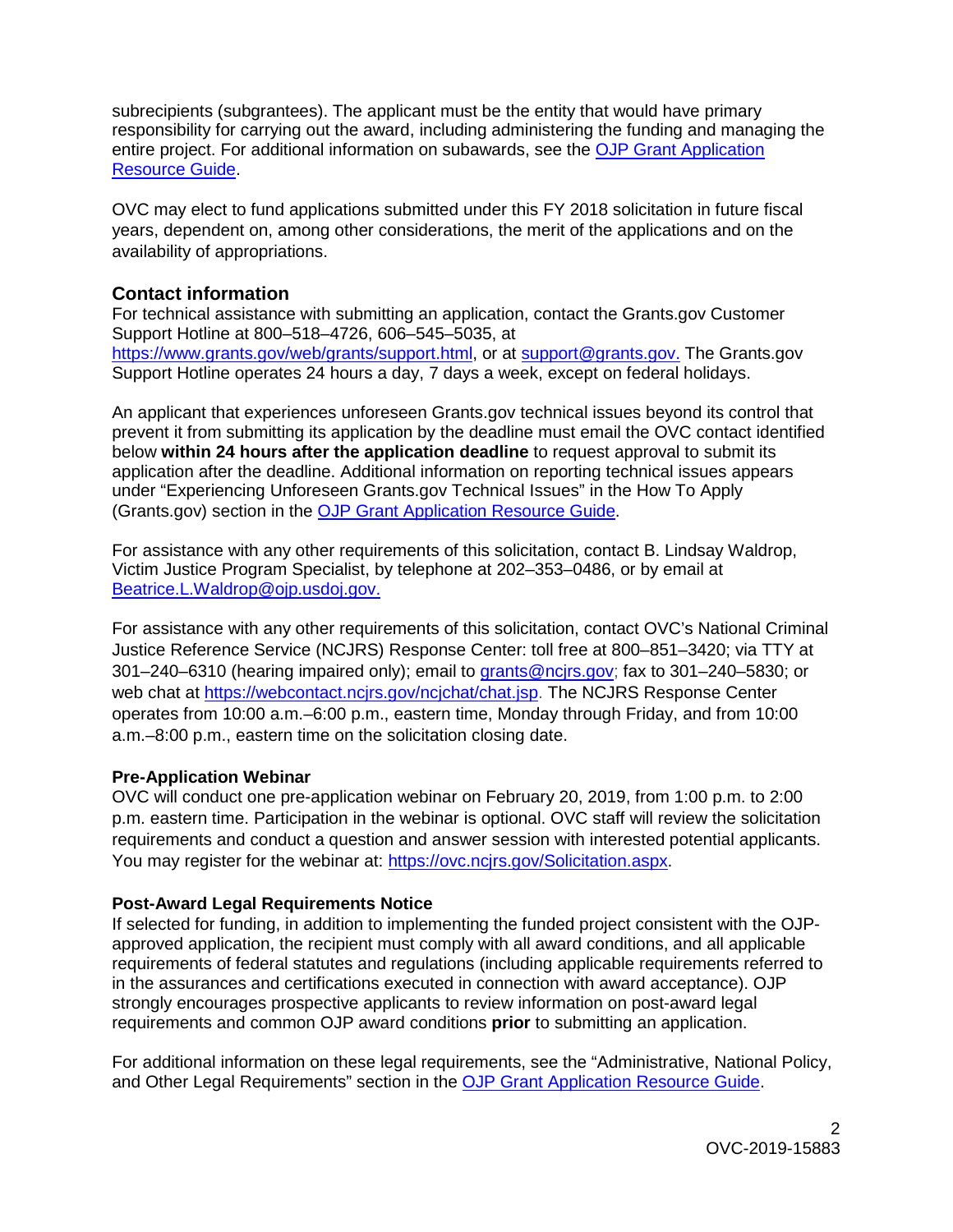#### **Deadline details**

Applicants must register with Grants.gov at<https://www.grants.gov/web/grants/register.html> prior to submitting an application. All applications are due by 11:59 p.m. eastern time on April 4, 2019.

To be considered timely, an application must be submitted by the application deadline using Grants.gov, and the applicant must have received a validation message from Grants.gov that indicates successful and timely submission. OJP urges applicants to submit applications at least 72 hours prior to the application due date, to allow time for the applicant to receive validation messages or rejection notifications from Grants.gov, and to correct in a timely fashion any problems that may have caused a rejection notification.

An applicant must use the **Add Attachment** button to attach a file to its application. Do not click the paperclip icon to attach files. This action will not attach the files to the application. After adding an attachment, select the **View Attachment** button to confirm you attached the correct file. To remove the file, select the **Delete Attachment** button.

OJP encourages all applicants to read this **Important Notice: Applying for Grants in Grants.gov**.

For additional information, see the "How to Apply (Grants.gov)" section in the [OJP Grant](https://www.ojp.gov/funding/Apply/Resources/Grant-App-Resource-Guide.htm)  [Application Resource Guide.](https://www.ojp.gov/funding/Apply/Resources/Grant-App-Resource-Guide.htm)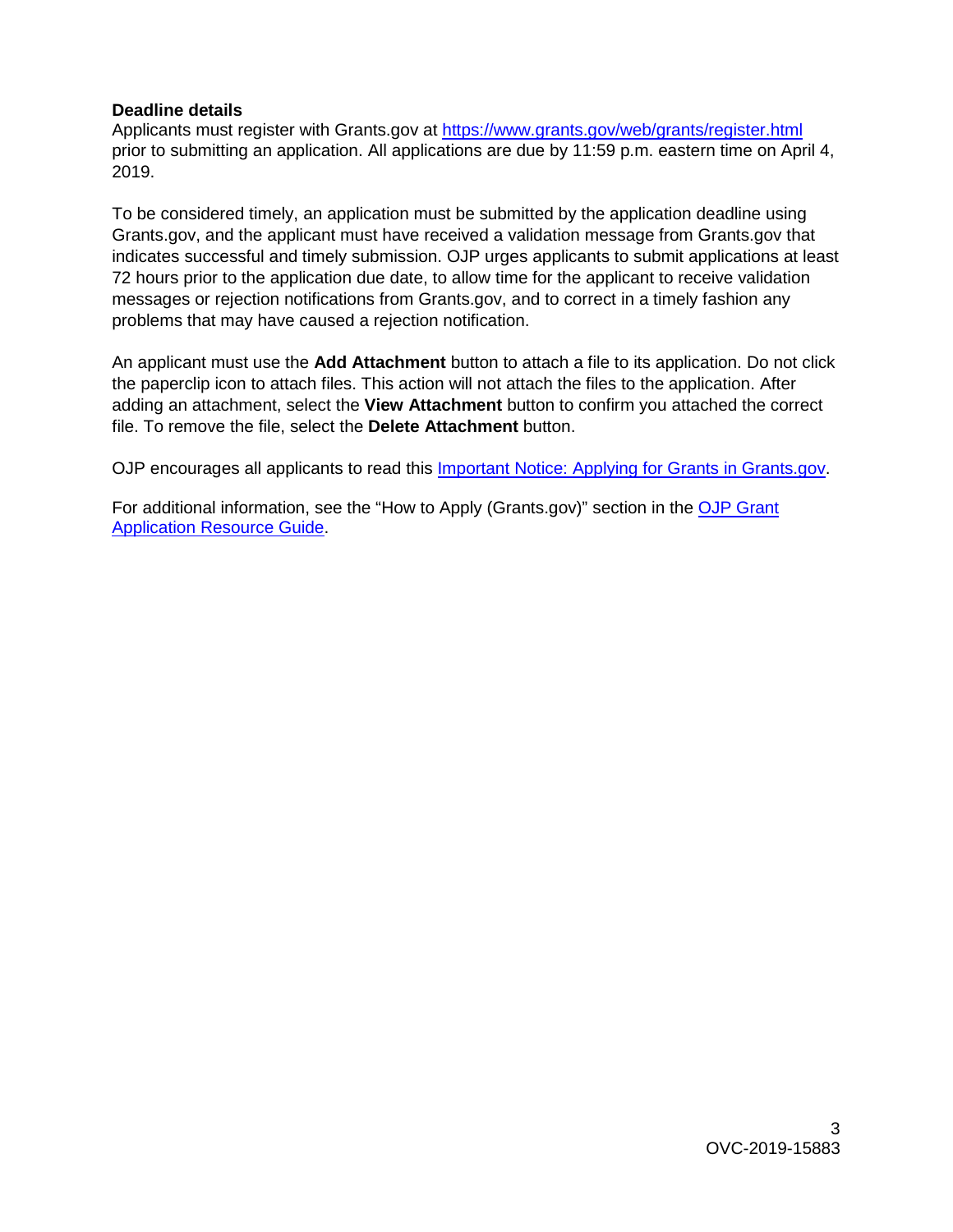## **Contents**

| А.                                                                              |  |
|---------------------------------------------------------------------------------|--|
|                                                                                 |  |
|                                                                                 |  |
|                                                                                 |  |
|                                                                                 |  |
| Information Regarding Potential Evaluation of Programs and Activities11         |  |
| В.                                                                              |  |
|                                                                                 |  |
|                                                                                 |  |
|                                                                                 |  |
|                                                                                 |  |
|                                                                                 |  |
| Limitation on Use of Award Funds for Employee Compensation; Waiver12            |  |
| Prior Approval, Planning, and Reporting of Conference/Meeting/Training Costs 12 |  |
|                                                                                 |  |
| C.                                                                              |  |
| D.                                                                              |  |
|                                                                                 |  |
|                                                                                 |  |
| Е.                                                                              |  |
|                                                                                 |  |
|                                                                                 |  |
| F.                                                                              |  |
|                                                                                 |  |
|                                                                                 |  |
|                                                                                 |  |
| General Information about Post-Federal Award Reporting Requirements23           |  |
| G.                                                                              |  |
| Freedom of Information and Privacy Act (5 U.S.C. 552 and U.S.C. 552a) 23        |  |
|                                                                                 |  |
|                                                                                 |  |
|                                                                                 |  |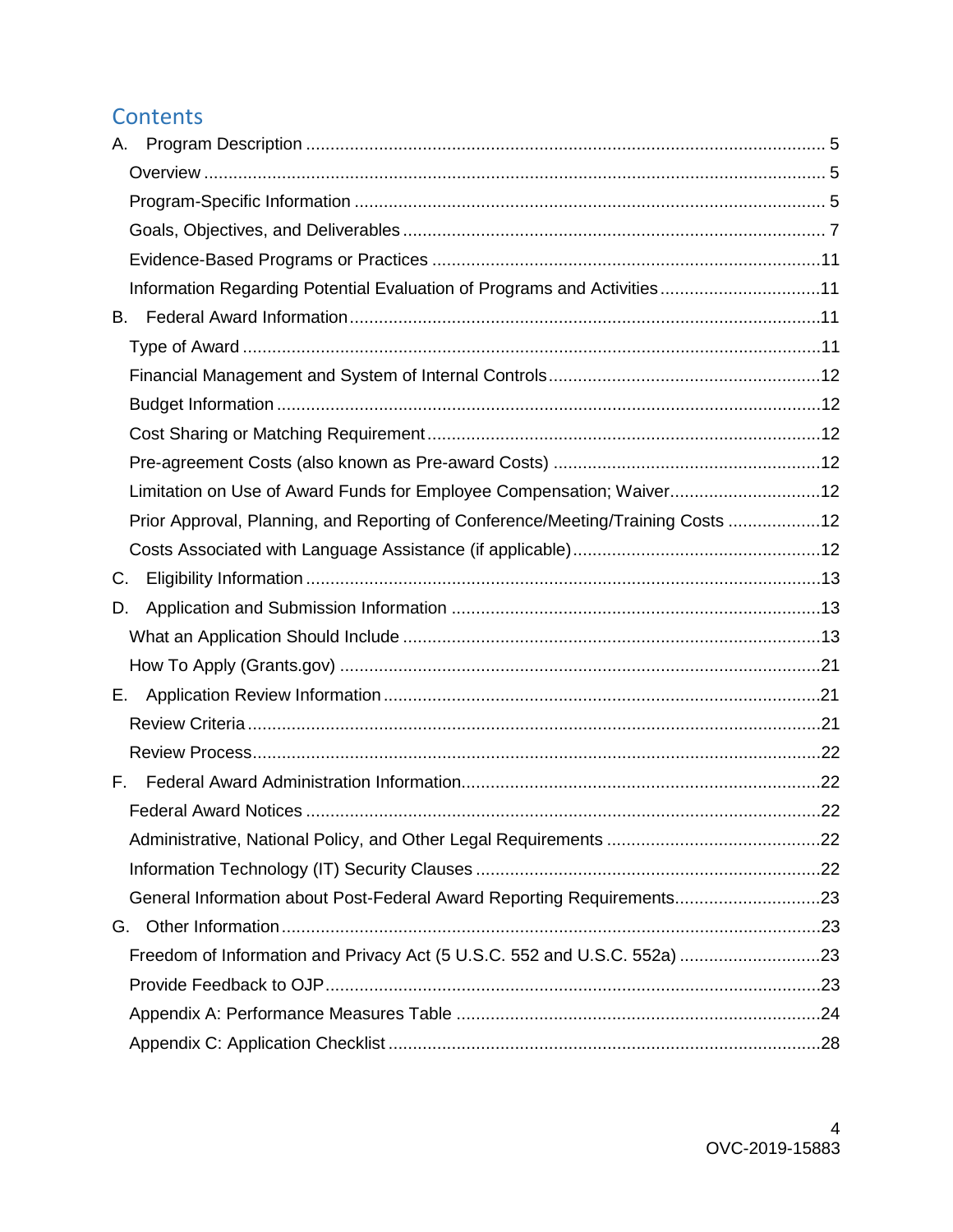# **Integrated Services for Minor Victims of Human Trafficking CFDA # 16.320**

## <span id="page-4-0"></span>**A. Program Description**

### <span id="page-4-1"></span>**Overview**

This program is designed to enhance the quality and quantity of services available to assist a minor "victim of trafficking," as defined by the Trafficking Victims Protection Act of 2000, as amended, by providing high-quality services that are developmentally appropriate and tailored for the individual needs of young trafficking victims. Applicants will define the geographic service area for their proposed program.

**Statutory Authority:** The statutory authority for this program is 22 U.S.C. § 7105(b)(2).

## <span id="page-4-2"></span>**Program***-***Specific Information**

<span id="page-4-3"></span>Congress passed, and the President signed into law, the TVPA of 2000 (22 U.S.C. § 7101 et. seq.), which has been reauthorized several times to address the problem of human trafficking in the United States. The TVPA seeks to combat "severe forms" of human trafficking by punishing traffickers, protecting victims, and mobilizing U.S. Government agencies to wage a global antitrafficking campaign.

Under this program, a victim of trafficking is defined as a person who has been subjected to a "severe form of trafficking in persons," which, as defined in 22 U.S.C. § 7102(9), means—

- sex trafficking in which a commercial sex act is induced by force, fraud, or coercion, orin which the person induced to perform such an act has not attained 18 years of age; or
- the recruitment, harboring, transportation, provision, or obtaining of a person for labor or services through the use of force, fraud, or coercion for the purpose of subjection to involuntary servitude, peonage, debt bondage, or slavery.

For the purposes of this program, a "minor" refers to a person under the age of 18.

Organizations funded under this program will provide (directly and through partnerships) a comprehensive array of services that minor victims of human trafficking often require to address their needs for safety, security, and healing. Funded applicants will be expected to serve minor victims of sex trafficking and/or labor trafficking. They will also be expected to integrate into programming developmentally appropriate and evidence-based practices widely accepted in other child- and youth-serving systems.

There are significant intersections among child maltreatment, delinquency, and human trafficking. Victims of trafficking are often involved in the child welfare and juvenile justice systems, and are often subjected to polyvictimization, including various victimizations prior to or during the time they were trafficked. Similarly, adverse childhood experiences including child maltreatment can contribute to minors' vulnerability to traffickers. Moreover, youth who have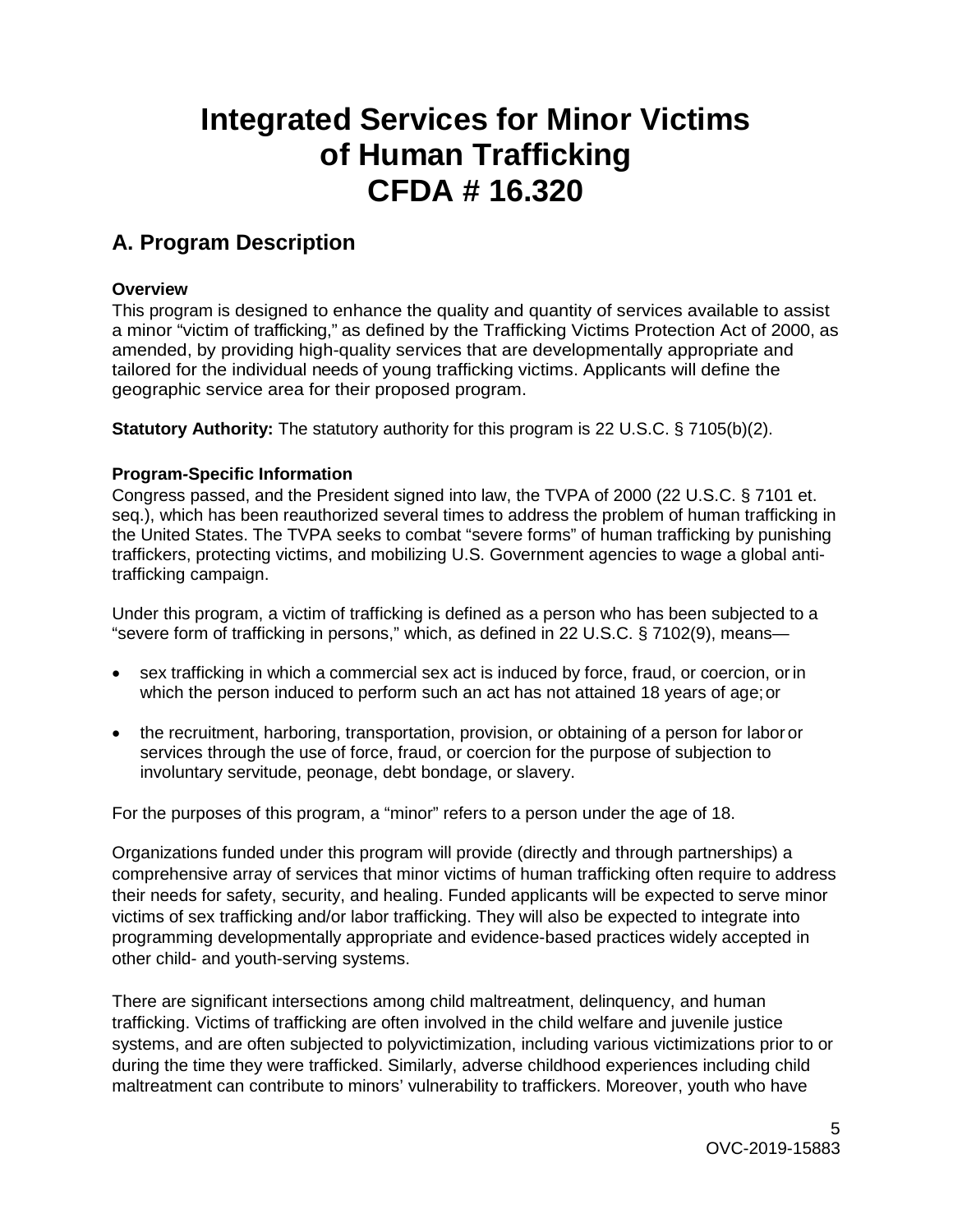been maltreated have a greater risk of juvenile delinquency, particularly when their trauma is left untreated and unresolved. Minors are often compelled by traffickers to engage in criminal behaviors such as drug dealing and prostitution, further complicating their role in the justice system and access to needed services.

Sex trafficking and labor trafficking occur in many different settings within communities, and victims of these crimes are very diverse. Child and youth victims of trafficking have specific needs, some of which may not be adequately met through existing systems and programs. It is important that these systems account for polyvictimization, providing flexible services for the minor victim as a whole and the differing forms of victimization they may have encountered. Service providers and frontline responders are often aware of the particular vulnerabilities of children and youth involved in welfare systems; runaway and homeless youth; unaccompanied minors; and youth transitioning out of care.

To better understand the services and strategies needed for programs working with minors who have been trafficked, OVC funded the "Services to Domestic Minor Victims of Human Trafficking Demonstration Project" in FY 2009, with a concurrent evaluation funded by the National Institute of Justice and conducted by Research Triangle Institute (RTI). Key findings of the evaluation noted [\(https://www.ncjrs.gov/pdffiles1/nij/grants/248578.pdf\)](https://www.ncjrs.gov/pdffiles1/nij/grants/248578.pdf):

- The diversity of minors who have been trafficked, to include youth who are preadolescents, adolescents and transition age; of any race and culture, male and female.
- The need for tailored programs for minors, working in community collaboration.
- The need for long-term services and healthy, stable relationships able to play a role in the young person's life, positive peer interactions, and communities.
- The need for programming flexibility and the need to consult children and youth directly, addressing their immediate needs.
- The vital role of trafficking victim service providers. The evaluation found that OVCfunded programs offered unique expertise in trauma and resiliency and the service needs of young people.

For additional background, several reports document the particular experiences and service needs of minors who have been trafficked:

- U.S. Department of Health and Human Services' (HHS) Guidance to States and [Services on](https://www.acf.hhs.gov/sites/default/files/cb/acyf_human_trafficking_guidance.pdf) [Addressing Human Trafficking of Children and Youth in the United States.](https://www.acf.hhs.gov/sites/default/files/cb/acyf_human_trafficking_guidance.pdf)
- OVC's Fact Sheet on [Special Issues Facing Juvenile Victims of Human Trafficking in](https://ovc.ncjrs.gov/humantrafficking/Public_Awareness_Folder/Fact_Sheet/HT_Special_Issues_Facing_Juv_fact_sheet-508.pdf)  [the United States.](https://ovc.ncjrs.gov/humantrafficking/Public_Awareness_Folder/Fact_Sheet/HT_Special_Issues_Facing_Juv_fact_sheet-508.pdf)

A child-centered and trauma-informed approach will help ensure that minor victims of human trafficking have the opportunity to make informed decisions about the support they need to work through the impact of the crime, address the issues that shaped the trafficking situation, and work toward identifying and achieving their personal goals. This approach supports the process of informing victims about their options and helping them work with local, state, tribal, and federal law enforcement in the prosecution of the trafficker, as appropriate for children and youth.

For the purpose of eligibility for services under this grant, services are limited to victims who were trafficked and began receiving services while under the age of 18; however, receipt of services can extend beyond the age of 18, as needed and determined by the organization receiving funds, with the goal of transitioning to autonomy and economic self-sufficiency.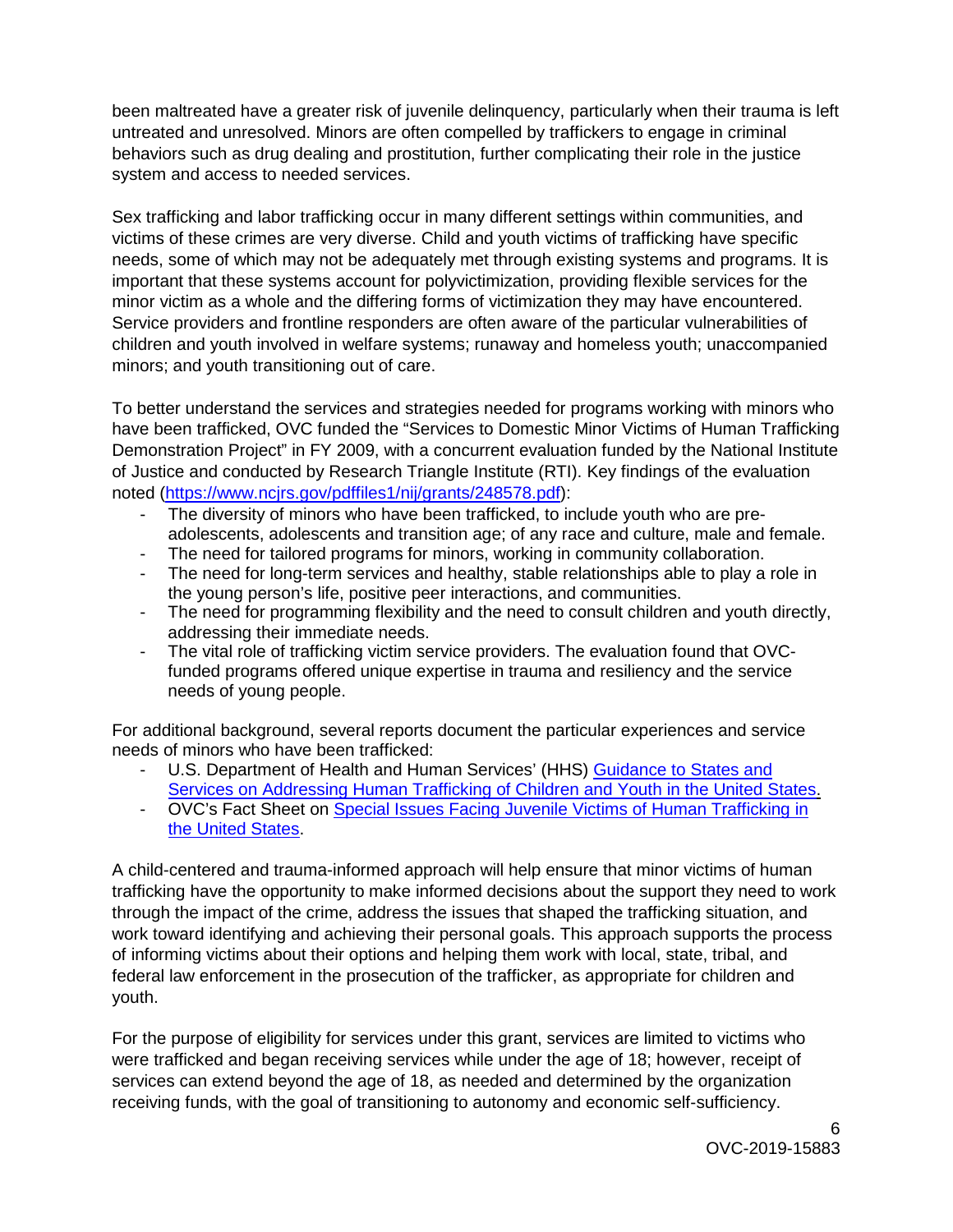Services can also extend to the victim's children, supportive non-offending parents, caregivers, sponsors, and guardians, as these services impact the minor's safety, recovery, and success.

OVC expects applicants to offer services that are as inclusive as possible of all minor trafficking victims. Victims of human trafficking represent a diversity of backgrounds, and may include U.S. citizens or foreign nationals. Federal laws prohibit recipients of OJP funding from discriminating in the delivery of services on the basis of age, race, color, national origin, sex, religion, or disability. Recipients are also obligated under federal civil rights laws to provide meaningful access to their programs and activities for persons with limited English proficiency. Under this program, it is appropriate to limit services based upon age, and to refer otherwise eligible beneficiaries outside of the targeted age group to other services.

### <span id="page-6-0"></span>**Goals, Objectives, and Deliverables**

The goal of the Integrated Services for Minor Victims of Human Trafficking program is to promote the availability of effective, tailored services for minor victims of human trafficking and their families to support their recovery and healing after the crime. Funded applicants will:

- identify a comprehensive array of services that minor victims of human trafficking require to address their needs for safety, security, and healing;
- ensure that minors who have been trafficked are identified and referred for appropriate services; and
- document the progress of the project.

This program places a priority on funding direct services provided by organizations with the capacity to implement a highly collaborative and "comprehensive" service model, engaging all appropriate community resources, to address the needs of minor victims of all forms of human trafficking. Applicants must include a description of how they will provide each of the direct services described in [Appendix B,](#page-24-0) either in-house or through project partners. Applicants must demonstrate that a coordinated, community-wide approach will be used to leverage various local, state, and federal resources for the provision of a comprehensive array of services for all minor victims identified through this initiative. Applicants that fail to dedicate adequate funding to support direct services, and applicants that propose to perform all work in-house without demonstrated collaboration with other community-based agencies, will not be considered responsive to the solicitation.

Human trafficking is a crime that impacts not only the victim, but the entire family, especially when focusing on minor victims. Thus reintegration and support with healthy family members or caregivers is a critical component of the minor's long-term success. The National Child Traumatic Stress Network offers the following definition: "A trauma-informed child and family service system is one in which all parties involved recognize and respond to the impact of traumatic stress on those who have contact with the system including children, caregivers, and service providers."

[\(https://www.nctsn.org/sites/default/files/resources//what\\_is\\_a\\_trauma\\_informed\\_child\\_family\\_s](https://www.nctsn.org/sites/default/files/resources/what_is_a_trauma_informed_child_family_service_system.pdf) [ervice\\_system.pdf\)](https://www.nctsn.org/sites/default/files/resources/what_is_a_trauma_informed_child_family_service_system.pdf). While funds are intended primarily for direct services to minor victims of human trafficking, services under this program can also extend to the victim's children, supportive non-offending parents, caregivers, sponsors, and guardians, as these services impact the minor's safety, recovery, and success. Efforts to refer family members to other free and low-cost services prior to use of OVC funds must be documented.

Limited funding can also be used to support training, outreach, data collection, and action research activities.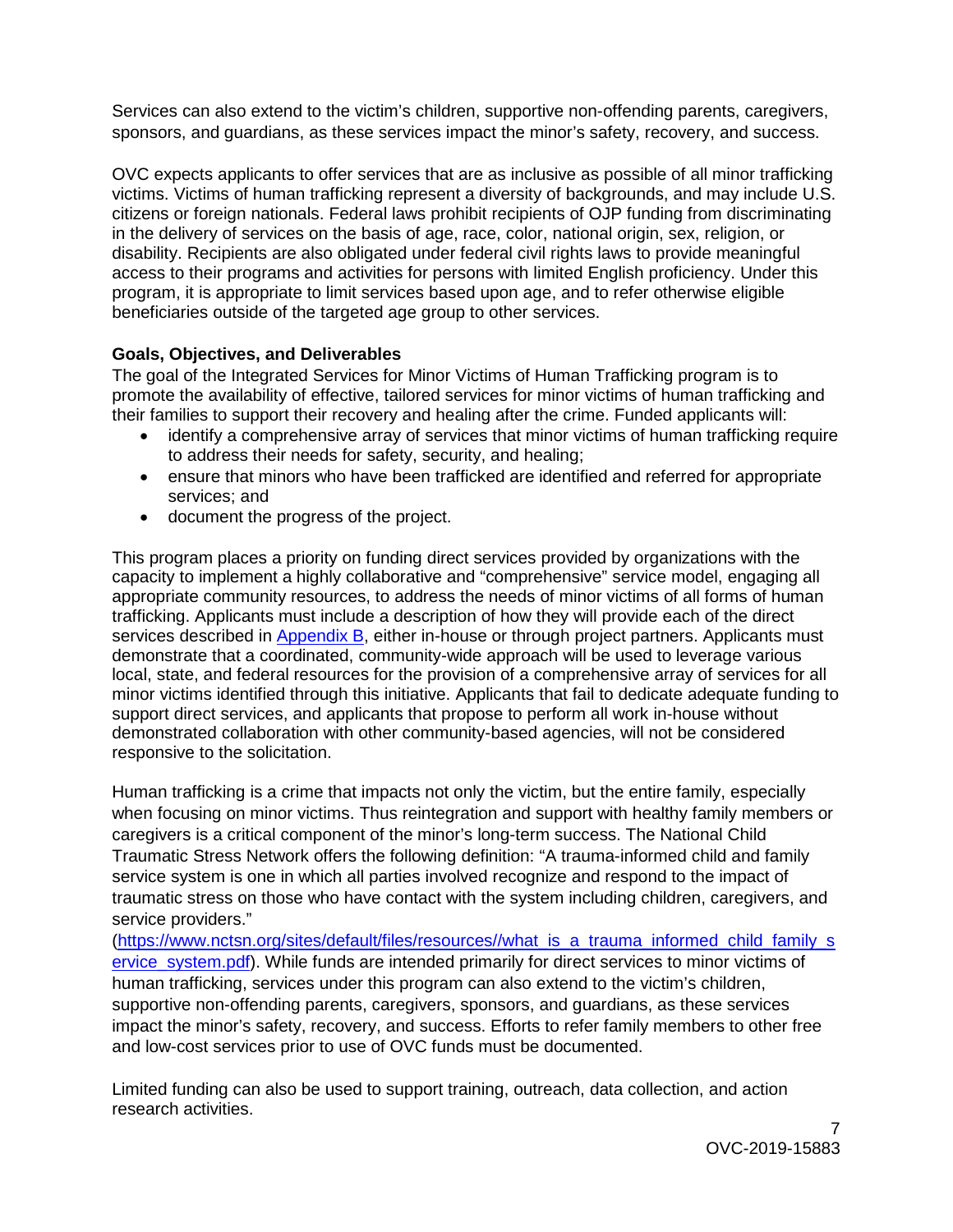Applications must describe how:

- Projects will effectively serve minor victims of sex trafficking and labor trafficking, either in-house or through formal, collaborative partnerships.
- Projects will effectively serve all minor victims regardless of sex, either in-house or through formal, collaborative partnerships.
- The grantee defines "safety" for minor victims.
- Child rights and child developmental needs are incorporated into project design.
- The project takes polyvictimization into account and integrates evidence-based practices from systems serving child victims of crime, such as child abuse and neglect, sexual assault, and interpersonal violence.
- Efforts are made to avoid further stigmatizing and/or criminalizing minors who have been trafficked.
- Services are implemented in coordination with other existing community resources and initiatives. Detail how the project will identify and/or coordinate with culturally specific organizations that can provide tailored services to a language, racial, ethnic and/or other group.
- Mandatory reporting policies and procedures are implemented in the program.
- The grantee will identify eligibility for public benefits and services accessible to minor victims of trafficking and to minor victims of crime (non-trafficking specific) to efficiently use federal, state, local, and tribal funds.
- Projects will be trauma-informed, strength-based, and include options for victimized minors based on developmental needs.

Deliverables of this program will include:

- 1. Develop policies and procedures promoting developmentally and linguistically appropriate services for minor victims of human trafficking.
- 2. Develop referral plans to other service providers that can support minor victims as part of comprehensive services provision. Plans should include protocols to ensure that victims are able to access services from another service provider and include a detailed plan describing victim identification, screening, assessment, safety planning, and service planning. Programs must have the capacity to formally identify minor victims of sex trafficking and labor trafficking, as defined by the TVPA, and to deliver comprehensive services to minor victims of trafficking directly within their agency and/or through a formal partnership (including referring victims to the appropriate community agency if no such partnership exists).
- 3. Provide comprehensive, "wraparound services" as described in [Appendix B.](#page-24-0) Applicants should detail the coordinated, community-wide approach in place to ensure that each of the services detailed in the services chart below is available to trafficking victims identified within their community, either in-house or through project partners and other community-based programs. Local and federal partners involved in the community response to victims and the delivery of a coordinated, community-wide approach include, but are not limited to, local, state, tribal, and federal law enforcement and prosecutors; legal assistance providers; child welfare and child protection service systems; domestic violence, youth, and homeless shelters and transitional housing programs; medical and mental health services and systems; immigrant and refugee service providers; child and adult educational systems; job training programs; mentors, substance abuse treatment agencies; system advocates, Court Appointed Special Advocates (CASA); youth drop-in centers; detention facilities; faith-based service providers; interpretation and translation providers; and other partners providing critical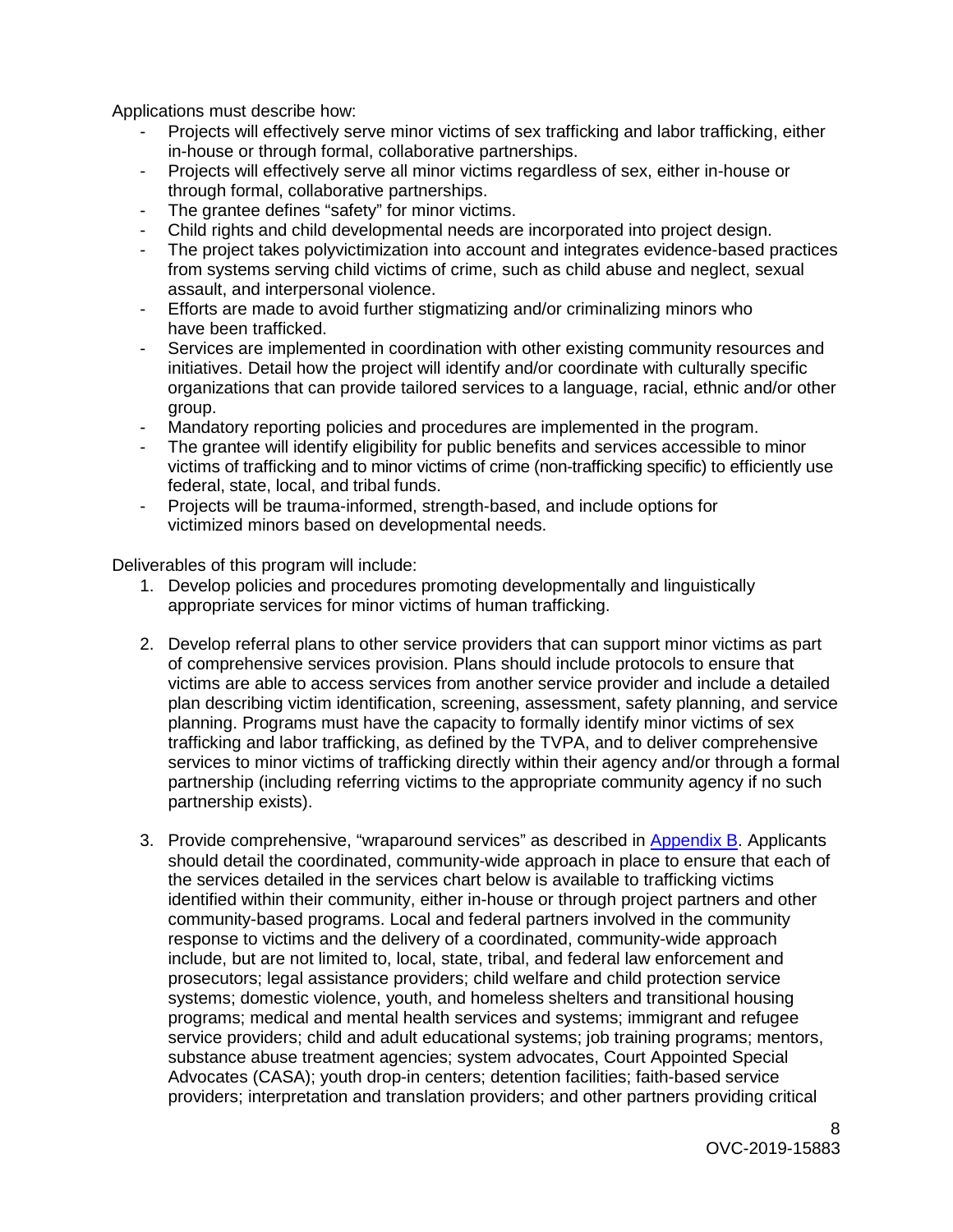services. Grantees will be required to separately track and report services provided to minors and services provided to adults under this program. If services provided to minors are part of a mandatory service program, they should be tracked and reported as such. Services to adults should not be mandatory.

4. Provide case management to all victims served, to ensure victims have support to access a variety of services that are coordinated across multiple systems. Case management ensures the provision of wraparound services that meet victims where they are and helps them express their choices, while working through the trauma of the situation and interacting with the necessary local and federal partners. Case management should include assessment of client needs, development of individualized service plans, assessment of eligibility for other public or community-based programs, assistance in accessing publicly funded programs, safety planning, assisting with crime victim compensation claims when possible, information and referral, documentation of services provided, and routine follow up to ensure that the victim's needs are being addressed.

The Goals, Objectives, and Deliverables are directly related to the performance measures that demonstrate the results of the work completed, as discussed under [What an Application Should](#page-12-2)  [Include.](#page-12-2)

#### Activities That Compromise Victim Safety and Recovery

The following activities have been found to jeopardize victim safety or deter or prevent physical or emotional healing for victims:

- 1. The development and implementation of policies or procedures that exclude any victims from receiving safe shelter, advocacy services, counseling, and other assistance;
- 2. The development and implementation of policies or procedures that compromise the confidentiality of information and privacy of persons receiving OVC-funded services;
- 3. The development and implementation of policies or procedures that impose requirements on victims in order to receive services (e.g., receive counseling, seek civil or criminal remedies, etc.);
- 4. The development and implementation of policies or procedures that fail to conduct safety planning with victims;
- 5. The implementation of project designs and/or budget allocations that fail to account for the accessibility needs of individuals with disabilities and individuals who have limited English proficiency or are Deaf or hard of hearing; and
- 6. The establishment or enhancement of a multidisciplinary collaborative community response lacking the appropriate policies and procedures regarding victim confidentiality and information sharing for the partnering agencies.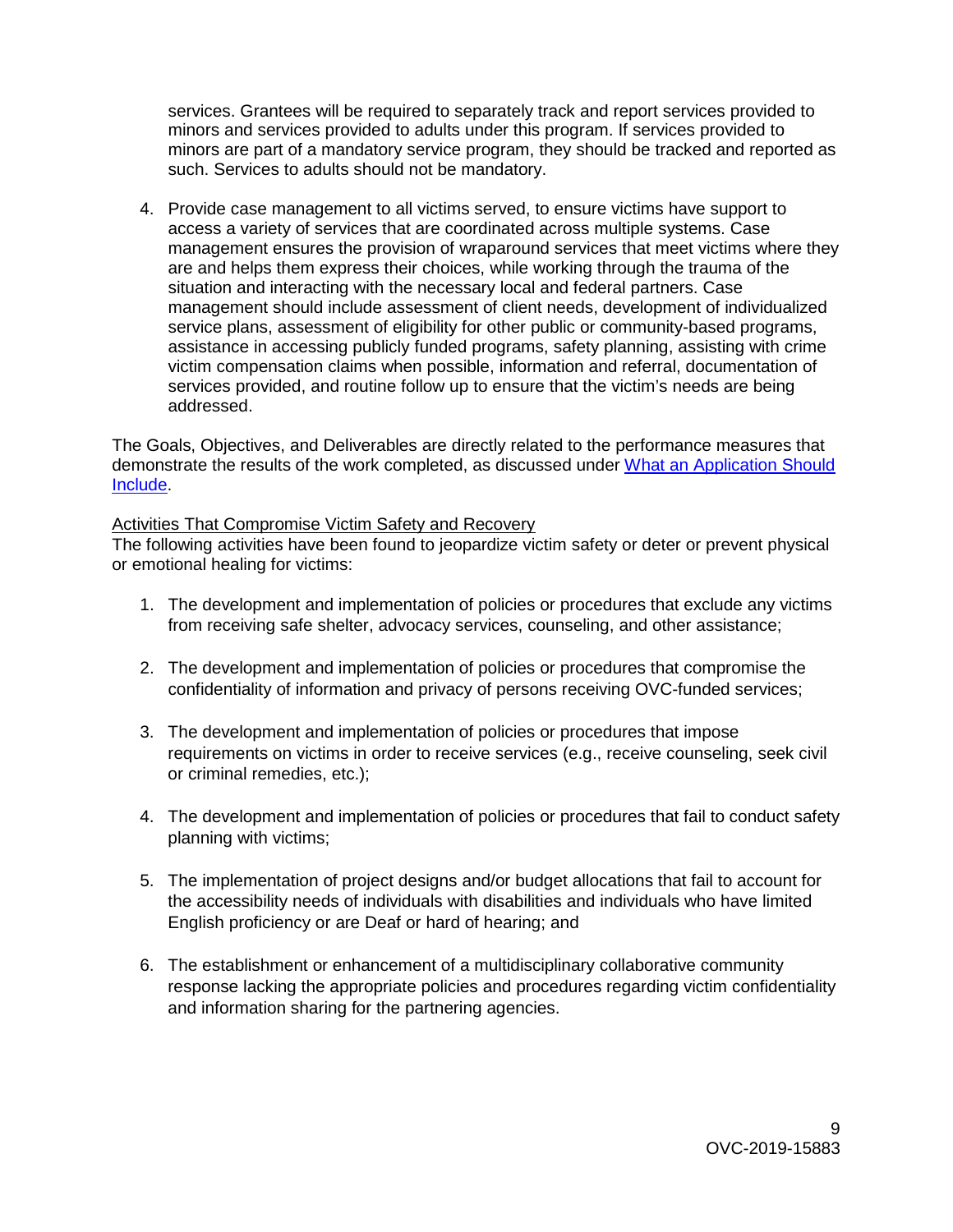Applications that propose activities that compromise victim safety and recovery may receive a deduction in points during the review process or may be eliminated from further consideration entirely. If funded, grantees may be required to modify their application project narrative and/or budget during the review process to remove any activities that are deemed to compromise victim safety.

#### Lobbying, promoting, or advocating the legalization/regulation of prostitution

The Federal Government is opposed to prostitution and related activities, which are inherently harmful and dehumanizing and contribute to the phenomenon of trafficking in persons. U.S. nongovernmental organizations and their subgrantees cannot use U.S. government funds to lobby for, promote, or advocate the legalization or regulation of prostitution as a legitimate form of work. Foreign nongovernmental organizations and their subgrantees that receive U.S. government funds to fight trafficking in persons cannot lobby for, promote, or advocate the legalization or regulation of prostitution as a legitimate form of work. It is the responsibility of the primary grantee to ensure these criteria are met by its subgrantees.

#### Coordinating With Law Enforcement:

OVC strongly encourages all grantees to assist clients in complying with reasonable requests for local, state, federal, or tribal government agencies with the authority to investigate or prosecute trafficking acts. OVC is committed to the elimination of all forms of trafficking in persons, which requires the prosecution of traffickers as a key part of a multifaceted strategy. Victim-centered investigations and prosecutions of traffickers reduce harm and increase safety for our communities while supporting the healing of victims.

#### Resource Coordination:

Proposals should fill gaps in existing services. All applicants should determine if there is an existing federally funded trafficking victim service provider within their jurisdiction, and work to ensure that the new application does not duplicate existing services currently funded by OVC, the Department of Health and Human Services (HHS), the Office on Violence Against Women, or another federal office or agency.

If there is currently a federally funded trafficking victim service grantee within the same jurisdiction as the applicant's proposal, applicants must document (1) how the new proposal either supports different services than those already funded or provide strong justification for why additional funding is needed to fill existing gaps in services; and (2) how these services will be coordinated within the geographic area.

Applicants must also include information about any other open award of federal and state funds (including programs supported by Victims of Crime Act (VOCA) victim assistance funds) that are being or will be used, in whole or in part, for one or more of the identical cost items outlined within this application. Applicants with current OVC funding for services for victims of human trafficking must demonstrate how the new proposal fills gaps in services not previously addressed by the existing OVC grant.

The list of OVC-funded trafficking victim services grantees and the geographic regions they serve are listed on the OVC website at [https://ovc.ncjrs.gov/humantrafficking/traffickingmatrix.html,](https://ovc.ncjrs.gov/humantrafficking/traffickingmatrix.html) and the list of some HHS-funded grantees is available at [https://www.acf.hhs.gov/otip/grants.](https://www.acf.hhs.gov/otip/grants)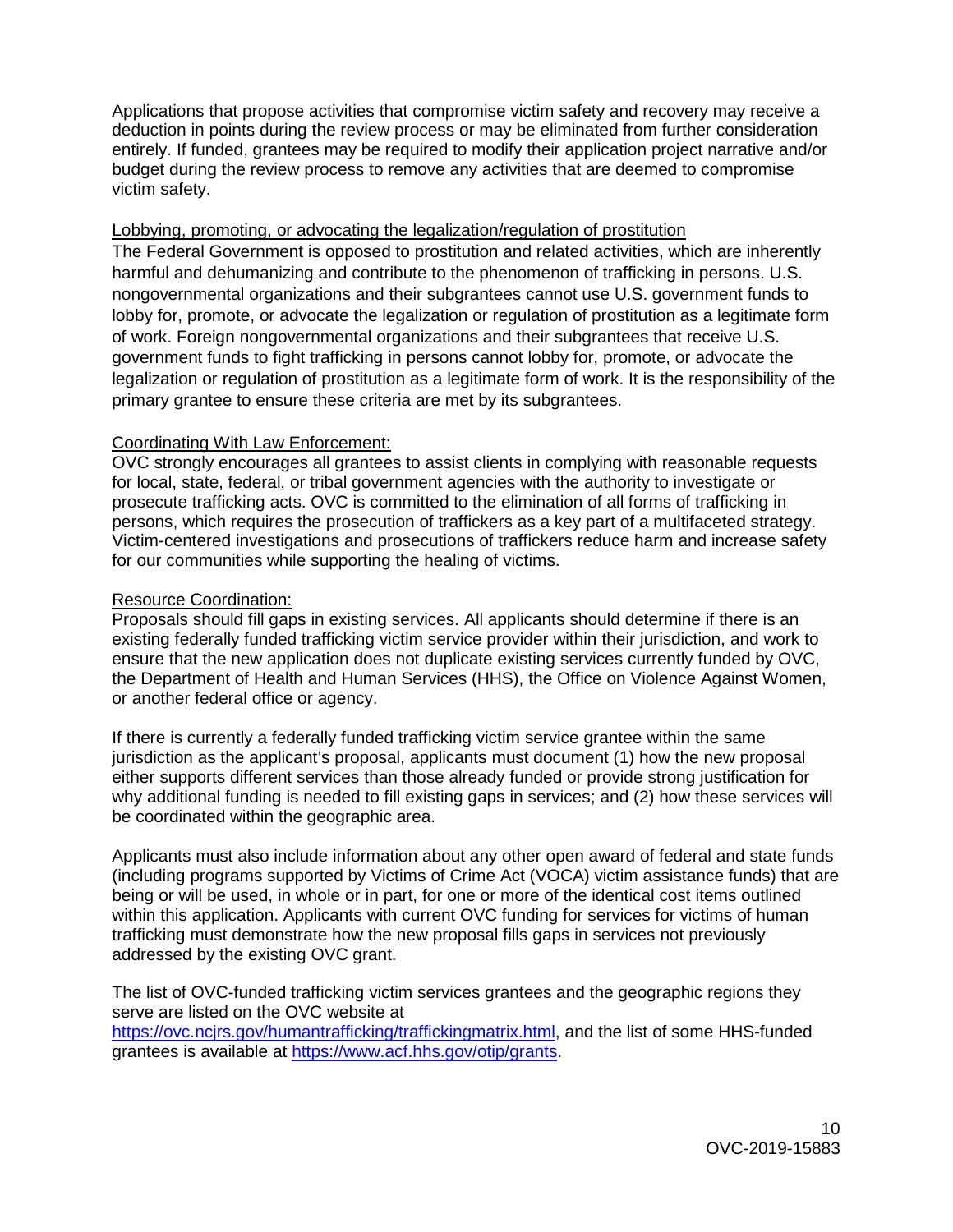#### **Applications that fail to address resource coordination with other OVC and federally and state-funded similar grant programs in their proposal will be negatively scored and may receive a deduction in points during the review process.**

With regard to services provided to individual clients, applicants must ensure that eligible victims served under these programs are not concurrently served with other federally funded grants, contracts, or subawards issued to the applicant agency specifically for services for victims of human trafficking, such as awards funded by HHS or other federal sources. The HHS Trafficking Victim Assistance Program (TVAP) is designed to fund case management services on a per capita basis for foreign national victims and potential victims seeking HHS certification. It is a valuable resource in communities where there are funding gaps due to the lack of federally funded victim service providers or significant spikes in caseloads. All Integrated Services for Minor Victims of Human Trafficking applicants, who are also TVAP subcontractors, should plan on using OVC funds to provide services to foreign national trafficking clients regardless of [HHS certification,](https://www.acf.hhs.gov/otip/victim-assistance/certification-and-eligibility-letters-for-foreign-national-victims) and should not anticipate leveraging TVAP funds as a matter of course unless extraordinary circumstances arise. Grantees funded under these solicitations desiring to access TVAP funding due to such circumstances must contact their grant monitor to discuss the need.

## <span id="page-10-0"></span>**Evidence-Based Programs or Practices**

OJP strongly emphasizes the use of data and evidence in policy making and program development in criminal justice, juvenile justice, and crime victim services. For additional information and resources on evidence-based programs or practices, see the [OJP Grant](https://www.ojp.gov/funding/Apply/Resources/Grant-App-Resource-Guide.htm)  [Application Resource Guide.](https://www.ojp.gov/funding/Apply/Resources/Grant-App-Resource-Guide.htm)

## <span id="page-10-1"></span>**Information Regarding Potential Evaluation of Programs and Activities**

Applicants should note OJP may conduct or support an evaluation of the programs and activities funded under this solicitation. For additional information, see the [OJP Grant](https://www.ojp.gov/funding/Apply/Resources/Grant-App-Resource-Guide.htm)  [Application Resource Guide](https://www.ojp.gov/funding/Apply/Resources/Grant-App-Resource-Guide.htm) section, entitled, "Information Regarding Potential Evaluation of Programs and Activities.*"*

## <span id="page-10-2"></span>**B. Federal Award Information**

Maximum number of awards OVC expects to make.............. up to 40 awards Estimated maximum dollar amount for each award............... up to \$500,000 Total amount anticipated to be awarded under solicitation .... up to \$20 million Period of Performance start date .......................................... no later than October 1, 2019 Period of Performance duration ............................................ 36 months

All awards are subject to the availability of appropriated funds and to any modifications or additional requirements that may be imposed by law.

## <span id="page-10-3"></span>**Type of Award**

OVC expects to make any award under this solicitation in the form of a grant. See the "Administrative, National Policy, and Other Legal Requirements" section of the [OJP Grant](https://ojp.gov/funding/Apply/Resources/Grant-App-Resource-Guide.htm)  [Application Resource Guide](https://ojp.gov/funding/Apply/Resources/Grant-App-Resource-Guide.htm) for a brief discussion of important statutes, regulations, and award conditions that apply to many (or in some cases, all) OJP grants (and cooperative agreements).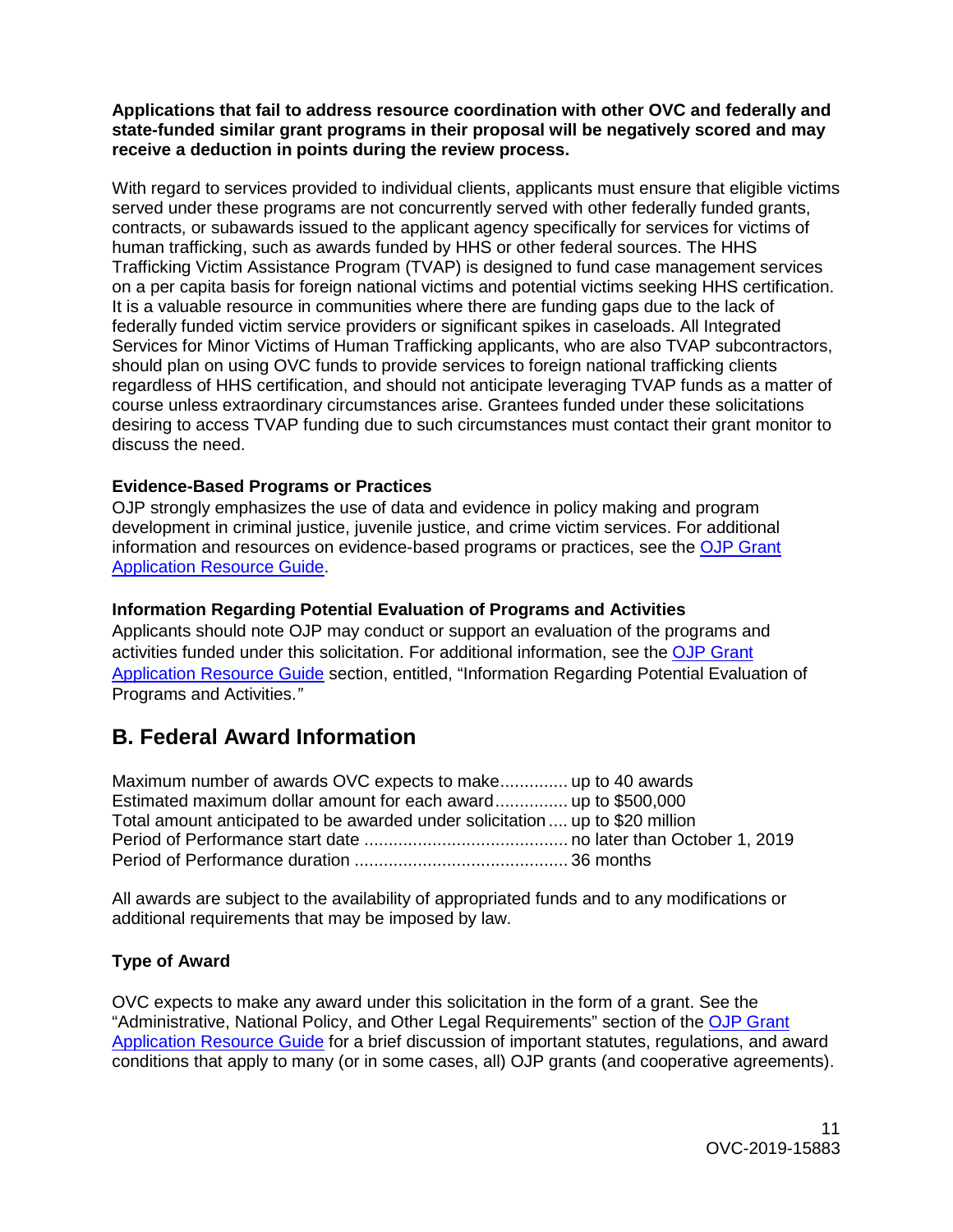### <span id="page-11-0"></span>**Financial Management and System of Internal Controls**

Award recipients and subrecipients (including recipients or subrecipients that are pass-through entities) must, as described in the Part 200 Uniform Requirements<sup>[1](#page-11-7)</sup> as set out at 2 C.F.R. 200.303, comply with standards for financial and program management. See [OJP Grant](https://www.ojp.gov/funding/Apply/Resources/Grant-App-Resource-Guide.htm)  [Application Resource Guide](https://www.ojp.gov/funding/Apply/Resources/Grant-App-Resource-Guide.htm) for additional information.

#### <span id="page-11-1"></span>**Budget Information**

### <span id="page-11-2"></span>**Cost Sharing or Matching Requirement**

This solicitation requires a 25 percent **cash or in-kind match**. See [OJP Grant Application](https://www.ojp.gov/funding/Apply/Resources/Grant-App-Resource-Guide.htm)  [Resource Guide](https://www.ojp.gov/funding/Apply/Resources/Grant-App-Resource-Guide.htm) for additional information on this match requirement.

#### <span id="page-11-3"></span>**Pre-agreement Costs (also known as Pre-award Costs)**

Pre-agreement costs are costs incurred by the applicant prior to the start date of the period of performance of the federal award.

OJP does **not** typically approve pre-agreement costs; an applicant must request and obtain the prior written approval of OJP for all such costs. All such costs incurred prior to award and prior to approval of the costs are incurred at the sole risk of the applicant. (Generally, no applicant should incur project costs **before** submitting an application requesting federal funding for those costs.) Should there be extenuating circumstances that make it appropriate for OJP to consider approving pre-agreement costs, the applicant may contact the point of contact listed on the title page of the solicitation for the requirements concerning written requests for approval. If approved in advance by OJP, award funds may be used for pre-agreement costs, consistent with the recipient's approved budget and applicable cost principles. See the section on Costs Requiring Prior Approval in the DOJ Grants Financial Guide Post award Requirements at <https://ojp.gov/financialguide/DOJ/index.htm> for more information.

#### <span id="page-11-4"></span>**Limitation on Use of Award Funds for Employee Compensation; Waiver**

For applicants seeking the waiver, see [OJP Grant Application Resource Guide](https://www.ojp.gov/funding/Apply/Resources/Grant-App-Resource-Guide.htm) for information.

## <span id="page-11-5"></span>**Prior Approval, Planning, and Reporting of Conference/Meeting/Training Costs**

OJP strongly encourages every applicant that proposes to use award funds for any conference-, meeting-, or training-related activity (or similar event) to review carefully—before submitting an application—the OJP and DOJ policy and guidance on approval, planning, and reporting of such events. See [OJP Grant Application Resource Guide](https://www.ojp.gov/funding/Apply/Resources/Grant-App-Resource-Guide.htm) for information.

## <span id="page-11-6"></span>**Costs Associated with Language Assistance (if applicable)**

See the [OJP Grant Application Resource Guide](https://www.ojp.gov/funding/Apply/Resources/Grant-App-Resource-Guide.htm) for information on costs associated with language assistance that may be allowable.

<span id="page-11-7"></span> <sup>1</sup> The "Part 200 Uniform Requirements" means the DOJ regulation at 2 C.F.R Part 2800, which adopts (with certain modifications) the provisions of 2 C.F.R. Part 200.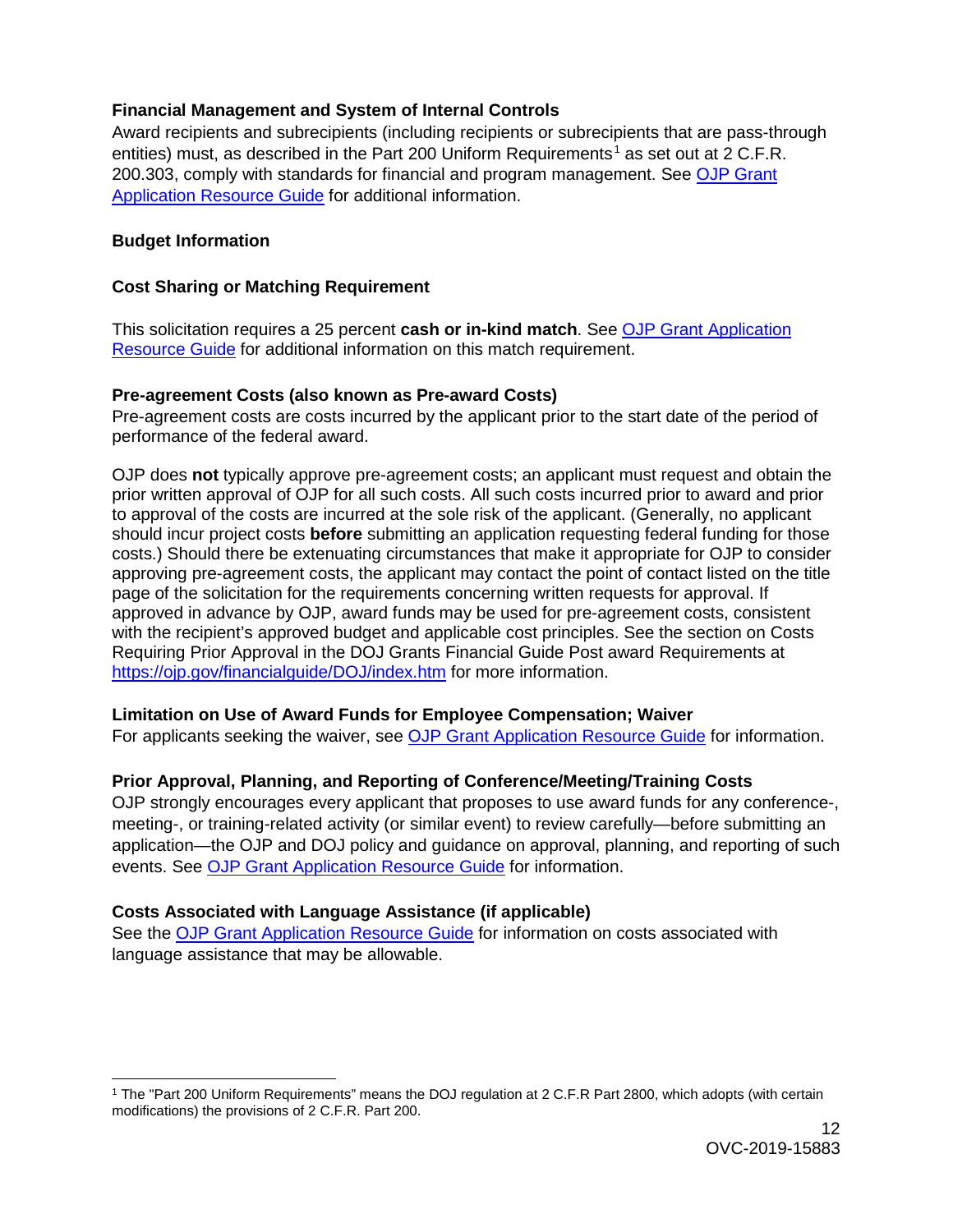## <span id="page-12-0"></span>**C. Eligibility Information**

For eligibility information, see the title page.

For information on cost sharing or match requirements, see [Section B. Federal Award](#page-11-2)  [Information.](#page-11-2) 

## <span id="page-12-1"></span>**D. Application and Submission Information**

### <span id="page-12-2"></span>**What an Application Should Include**

For this solicitation, OVC has designated the following application elements as critical: Program Narrative, Budget Detail Worksheet, and Budget Narrative.

See the "Application Elements and Formatting Instructions" section of the OJP Grant Application [Resource Guide](https://ojp.gov/funding/Apply/Resources/Grant-App-Resource-Guide.htm) for information on, among other things, what happens to an application that does not contain all the specified elements, or that is nonresponsive to the scope of the solicitation*.* 

**1. Complete the Application for Federal Assistance (Standard Form (SF)-424)**

The SF-424 is a required standard form used as a cover sheet for submission of preapplications, applications, and related information. See the [OJP Grant Application Resource](https://www.ojp.gov/funding/Apply/Resources/Grant-App-Resource-Guide.htm)  [Guide](https://www.ojp.gov/funding/Apply/Resources/Grant-App-Resource-Guide.htm) for additional information on completing the SF-424.

**Intergovernmental Review:** This solicitation ("funding opportunity") **is not** subject to [Executive Order 12372.](https://www.archives.gov/federal-register/codification/executive-order/12372.html) (In completing the SF-424, an applicant is to answer question 19 by selecting the response that the "Program is not covered by E.O. 12372.")

#### **2. Project Abstract**

Applications should include a high-quality project abstract that summarizes the proposed project in 400 words or less. Project abstracts should be —

- Written for a general public audience.
- Submitted as a separate attachment with "Project Abstract" as part of its file name.
- Single-spaced, using a standard 12-point font (such as Times New Roman) with 1-inch margins.

The abstract must include the following information:

- Legal name of the applicant (if two or more entities are applying, identify the legal name for the lead applicant and the subrecipient(s)).
- Specific description of the geographic area where activities will be focused.
- Amount of federal funding requested.
- Number of minor trafficking victims served each year in 2017 and 2018.

As a separate attachment, the project abstract will not count against the page limit for the program narrative.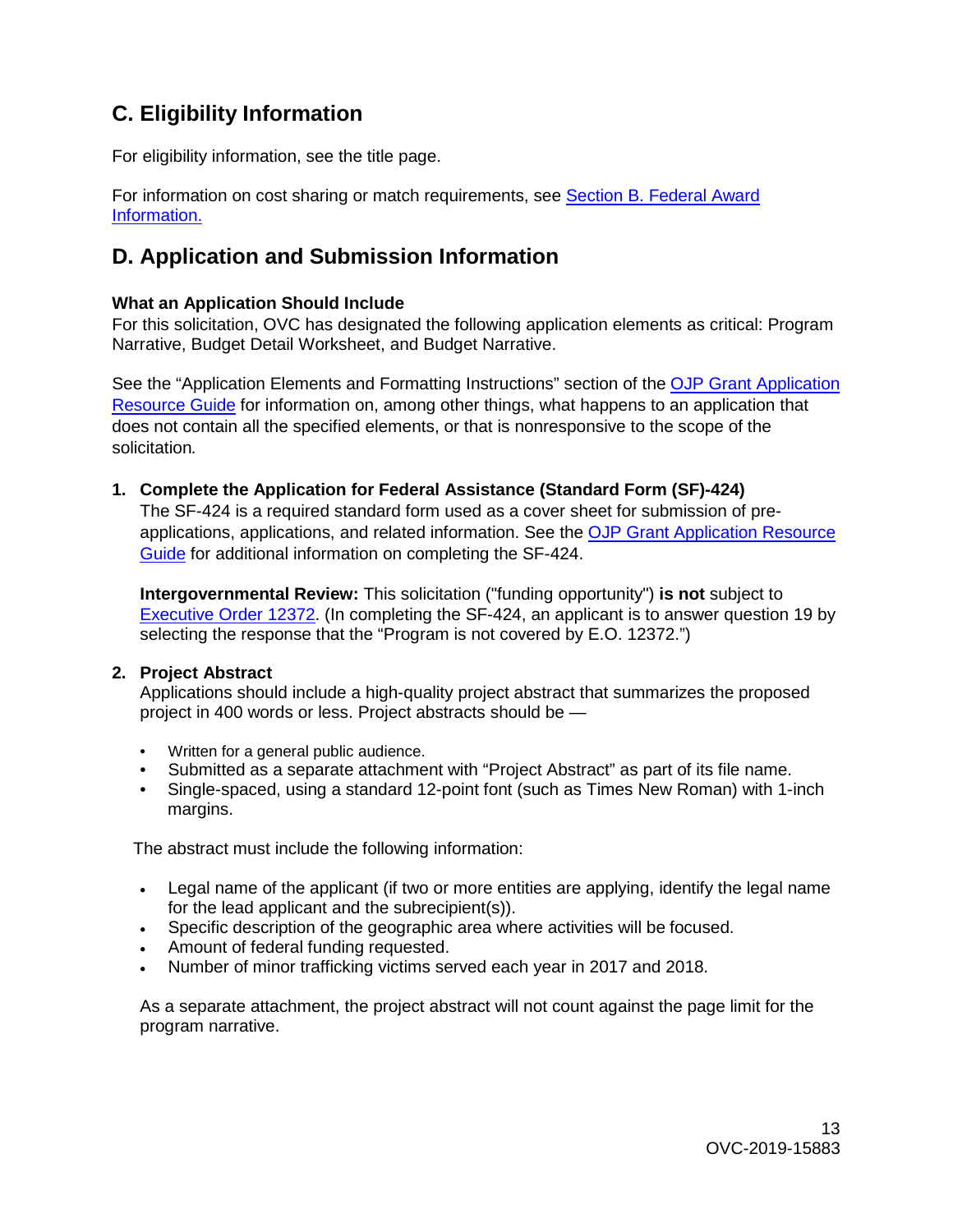#### **3. Program Narrative**

The program narrative should be double-spaced, using a standard 12-point font (Times New Roman preferred); have no less than 1-inch margins; and should not exceed 20 pages. Pages should be numbered.

If the program narrative fails to comply with these length-related restrictions, OVC may consider such noncompliance in peer review and in final award decisions.

The following sections should be included as part of the program narrative:

#### a. **Statement of the Problem**

Applicants must include the following:

- a. Identification of the nature and scope of the problem that the program will address. Applicants must demonstrate the problem of human trafficking within the targeted geographic region, including local, state, and federal data regarding investigations, prosecutions, and the number of individuals identified as victims of human trafficking in the proposed geographic area. **Applicant must cite the source of this data**.
- b. Description of previous or current attempts to address the problem, including documentation of the number of trafficking victims served each year during 2017 and 2018 within the targeted geographic region. At a minimum, applicants must identify the total number of victims previously served within the targeted geographic region, with federal and nonfederal funds; and the types of victims they have served (sex or labor trafficking victims). **Applicant must cite the source of this data**.
- c. Outstanding problems, gaps in services, and unmet needs regarding services for human trafficking victims in the proposed geographic area. The applicant should also explain why their organization is best suited to meet the identified needs and gaps. See page 10 for more information about what an application must include about describing gaps in services and coordinating resources with other OVCfunded service providers.
- d. A description of how this funding opportunity will help address the problem(s) and fill gaps in services. If the applicant organization is receiving state or federal funding to provide services and support for human trafficking victims, the program strategy must demonstrate how the OVC funding would leverage the other funding to enhance the response to victims. See Resource Coordinationon page 10 for more information about what an application must include when describing gaps in services and coordinating resources with other federally funded service providers. **Applications that fail to address resource coordination with other OVC and federally and state-funded similar grant programs in their proposal will be negatively scored during the review process.**

#### b. **Project Design and Implementation**

Applicants must submit a coherent, concise, and complete plan for the implementation of this project that addresses the requirements of the solicitation as described below and starting on page 8.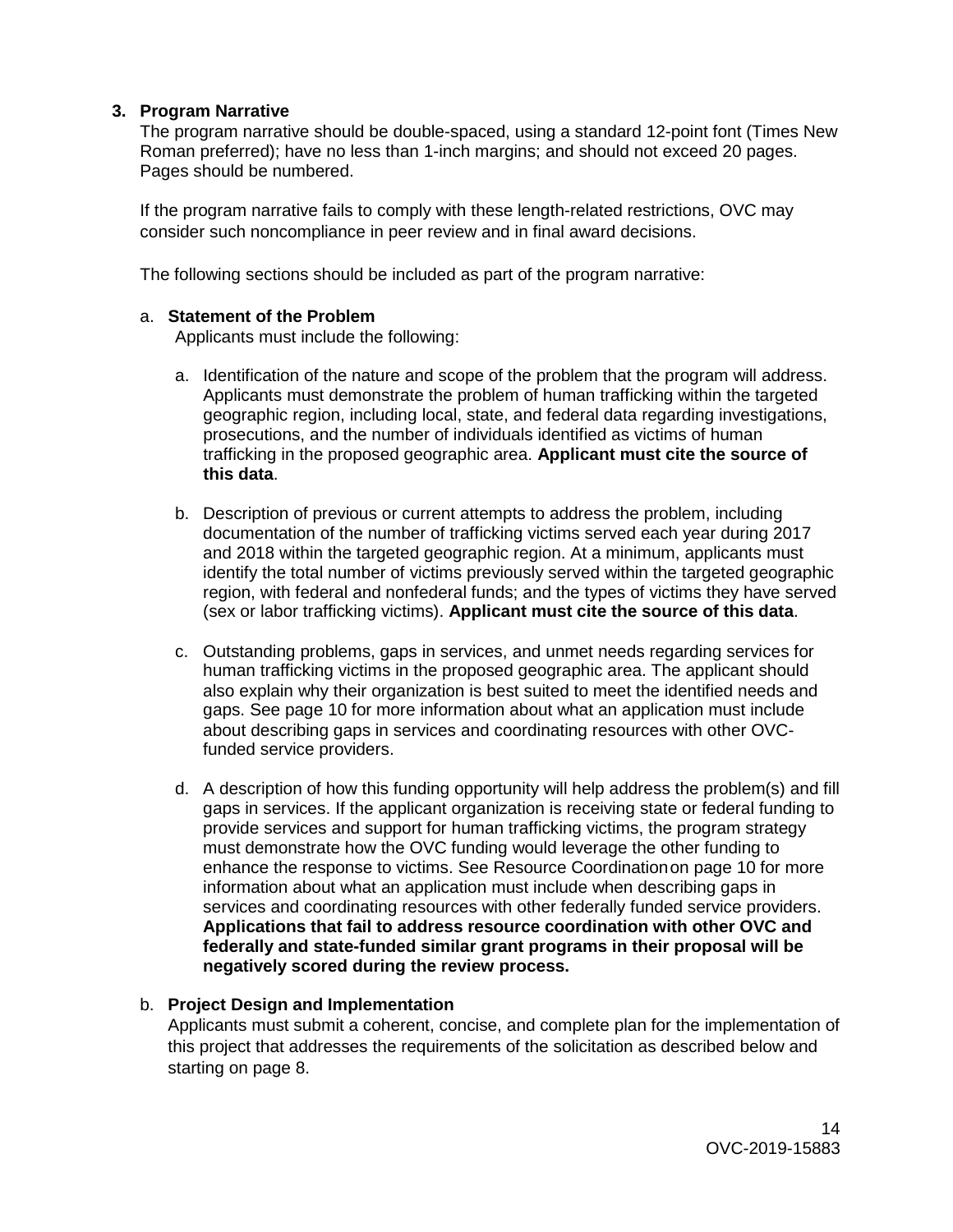- a. Applicants must clearly state the goals, objectives, and primary activities that will be accomplished through this project. These activities must be in alignment with the stated goals and objectives of the project as described on pages 7–11. Applicants must include a logic model that graphically illustrates how the project's goals, objectives, and activities are interrelated to address the stated problem. The logic model must be included as a separate attachment, and must include information related to anticipated outputs, performance measures, and short- and long-term outcomes that are anticip[ated for victims served and the community.](http://www.ojjdp.gov/grantees/pm/logic_models.html)  Sample logic models are available at www.ojjdp.gov/grantees/pm/logic\_models.html
- b. The implementation plan must demonstrate that services will be provided by the prime applicant or by partner agencies to address the service needs of all types of minor trafficking victims that may be identified within a community, including victims of sex trafficking and labor trafficking, all minor victims regardless of sex, U.S. citizens, and foreign nationals.
- c. All applicants must clearly indicate the name of the agency and the staff name or position title of the person(s) that will be providing the direct services outlined in the proposal. For those services provided by project partners, applicants must also include information about how the performance of the service provider will be monitored.
- d. Applicants must describe how victim safety and confidentiality will be addressed. Applications that propose activities that compromise victim safety and recovery may receive a deduction in points during the review process or may be eliminated from consideration entirely. See Activities That Compromise Victim Safety and Recovery on page 9.
- e. For services to be provided by project partners, applicants must include, for each named partner, an MOU, Letter of Intent, or subcontract that confirms the partner's agreement to provide the service and describes the cost agreement between the agencies. Subcontracts, MOUs,or Letters of Intent should be submitted as one separate attachment to the application. See page 20 for information that should be included in subcontracts, MOUs, or Letters of Intent.
- f. Applicants must submit a project timeline as a separate attachment to the application.

#### c. **Capabilities and Competencies**

- a. Applicants must describe the staffing structure of program, information about how the program will be managed, and how key staff, including case managers, will be supervised.
- b. Applicants must include an organizational chart and other information describing the roles and responsibilities of key personnel. Applicants must also provide a list of the personnel responsible for managing and implementing major activities of the project and a description of the current and proposed professional staff members' unique qualifications that will enable them to fulfill their grant responsibilities. Position descriptions and resumes for staff should be included as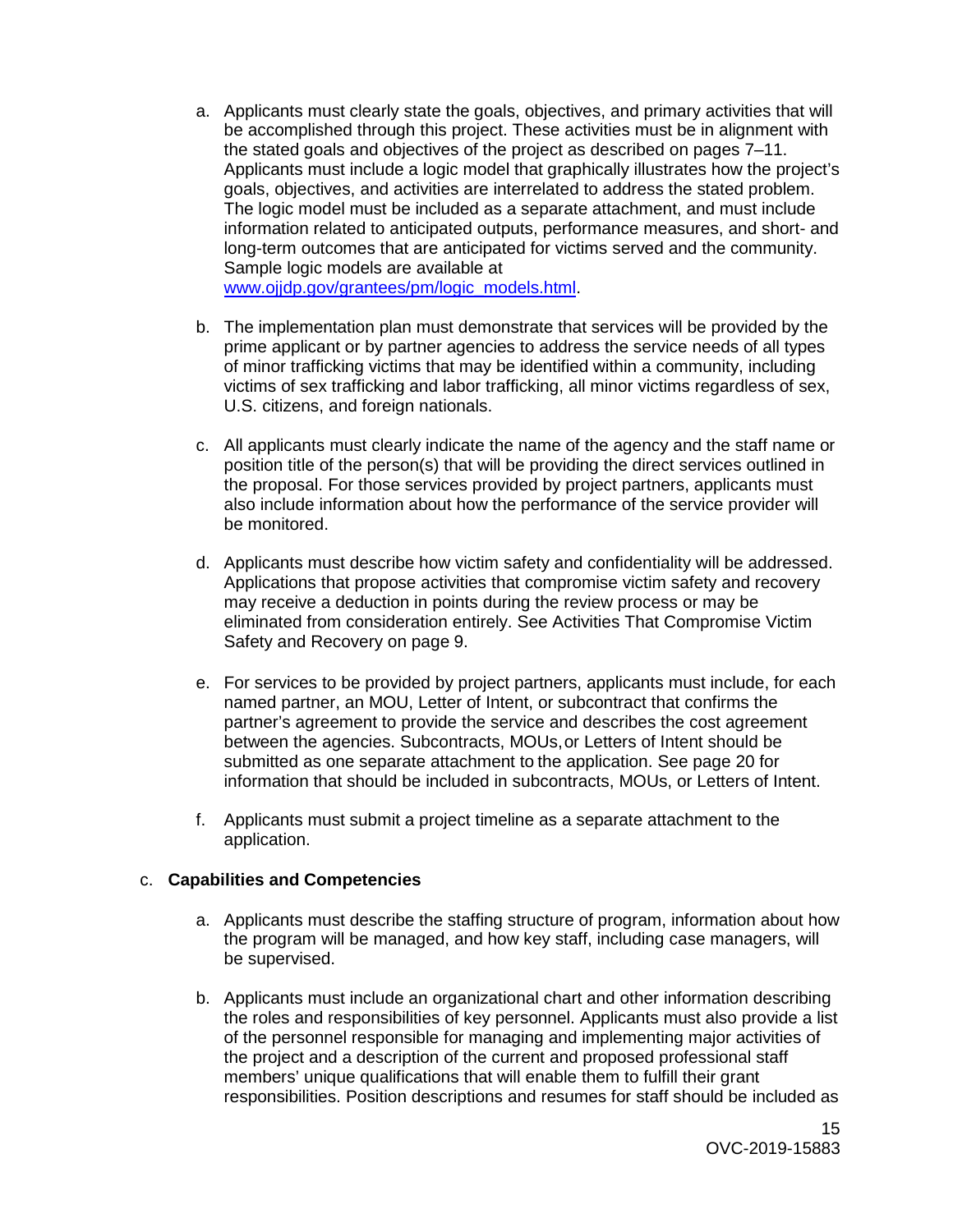a separate attachment. If additional staff will be hired to complete various activities for this project, the applicant should also attach a proposed job description and the selection criteria for the position.

- c. Applicants must demonstrate that personnel who provide direct services, including case managers, have prior victim service experience or are under the direct supervision of a senior case manager or project director who has such experience. Organizational screening policies and procedures for staff working directly with minors should be detailed.
- d. Applicants must demonstrate a history of providing services on behalf of children and youth and a capacity to address legal needs of minors, such as parental consent and housing. Applicants must include the number of children and youth served each year in 2017 and 2018 by the applicant agency and the formal partners included in the budget.
- e. Applicants must describe their experience in providing or coordinating services for minor victims of all forms of human trafficking that might be identified within the target area. Details on labor trafficking victims served and sex trafficking victims served should be provided.
- f. Applicants must demonstrate the expertise and organizational capacity to successfully undertake an initiative that involves significant collaboration with other child and youth-serving agencies, including local, state, and federal law enforcement, victim service and faith-based organizations, local medical providers, and other community services in order to enhance interagency collaboration and the coordinated community response to minor victims of human trafficking.
- g. Applicants must state their experience with managing federal grants that support direct services to crime victims and document their administrative and financial capacity to manage federal grants. If the applicant has other grants to provide services to victims of human trafficking, training on human trafficking for professionals, or outreach to trafficking victims, the applicant must describe the scope of each of these grants and describe how activities and data collection on these projects will be tracked separately to avoid duplication.
- h. Applicants with current OVC funding for services for victims of human trafficking must demonstrate how this application fills gaps in services or interventions not previously addressed by current available funding.

#### d. **Plan for Collecting the Data Required for this Solicitation's Performance Measures**

OJP will require each successful applicant to submit regular performance data that demonstrate the results of the work carried out under the award. The performance data directly relate to the goals, objectives, and deliverables identified under "Goals, Objectives, and Deliverables" in [Section A. Program Description.](#page-4-3)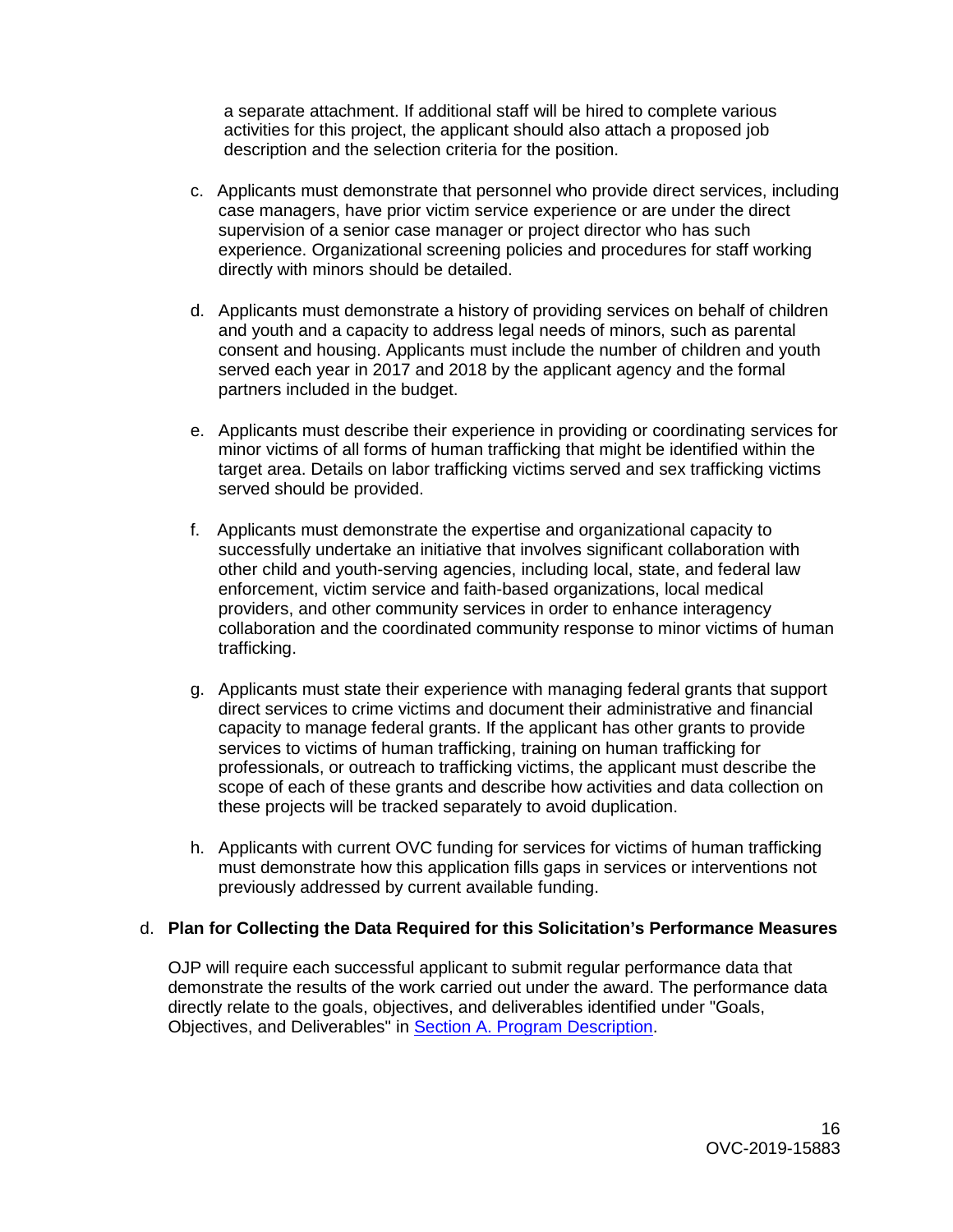Your response to this section must include the following information:

- A plan for collecting all of the performance measures data required by this solicitation. Award recipients will be required to provide the relevant data by submitting regular client and performance data through OVC's online Trafficking Information Management System (TIMS) located at [https://tims.ovcttac.gov/.](https://tims.ovcttac.gov/) Applicants should examine the key performance measures and required client data in [Appendix A: Performance Measures Table.](#page-23-0)
- A description of the qualifications of the key staff who will be responsible for collecting data and a plan for using TIMS Online.

Applicants should visit OJP's performance measurement page at [www.ojp.gov/performance](https://www.ojp.gov/performance) for an overview of performance measurement activities at OJP.

The application should demonstrate the applicant's understanding of the performance data reporting requirements for this grant program and detail how the applicant will gather the required data should it receive funding.

Please note that applicants are **not** required to submit performance data with the application. Performance measures information is included as an alert that successful applicants will be required to submit performance data as part of the reporting requirements under an award.

#### **Note on Project Evaluations**

An applicant that proposes to use award funds through this solicitation to conduct project evaluations should follow the guidance under Note on Project Evaluations in the [OJP Grant](https://www.ojp.gov/funding/Apply/Resources/Grant-App-Resource-Guide.htm)  [Application Resource Guide.](https://www.ojp.gov/funding/Apply/Resources/Grant-App-Resource-Guide.htm)

#### **4. Budget Information and Associated Documentation**

See the Budget Preparation and Submission Information section of the [OJP Grant](https://www.ojp.gov/funding/Apply/Resources/Grant-App-Resource-Guide.htm)  [Application Resource Guide](https://www.ojp.gov/funding/Apply/Resources/Grant-App-Resource-Guide.htm) for details on the Budget Detail Worksheet, and on budget information and associated documentation, such as information on proposed subawards, proposed procurement contracts under awards, and pre-agreement costs.

- i. Administrative costs: Administrative costs are costs related to the salary and fringe benefits of executive-level leadership and accounting/financial administration. Grant funds awarded under this program are intended primarily for provision of direct services to victims of human. Minimal funds should be dedicated toward supporting administrative costs.
- ii. Travel for required trainings: The Travel category of the Budget Detail Worksheet should include costs to support the travel of staff to attend trainings related to human trafficking. For each event requiring staff travel, applicants must breakout costs associated with travel, lodging, per diem, and ground transportation.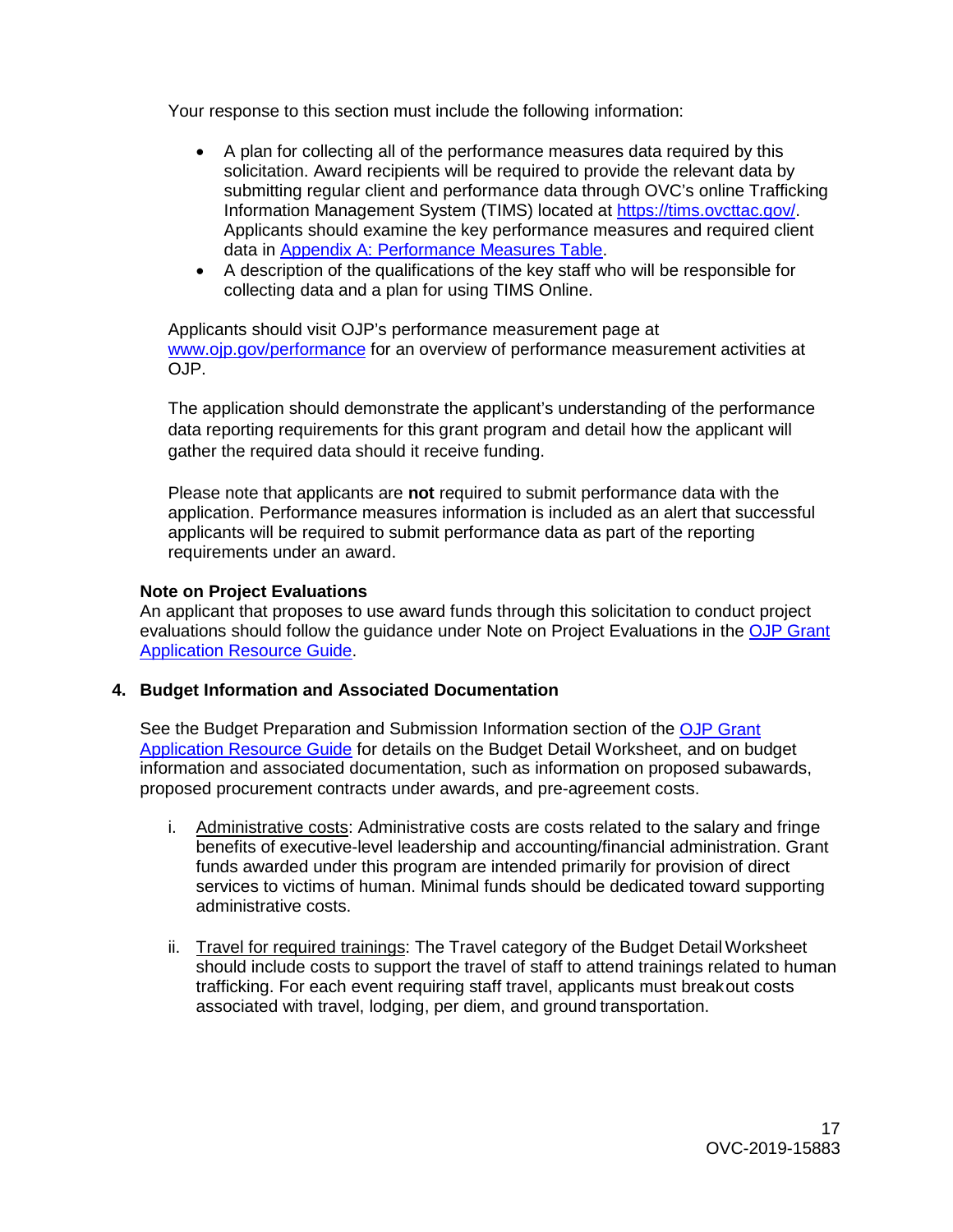Required trainings for OVC grantees are listed below:

- The Regional Financial Management Training Seminar sponsored by OJP's Office of the Chief Financial Officer (OCFO), unless the applicant has previously attended this seminar or plans to take the training online. Specific information about the dates and locations of upcoming OCFO events and information about the DOJ Grants Financial Management Online Training can be found at [www.ojp.usdoj.gov/training/training.htm.](http://www.ojp.usdoj.gov/training/training.htm) The Programmatic Point of Contact and Financial Point of Contact are required to complete this training.
- OVC annual grantee meetings, 2 days each, in Washington, D.C., for up to two staff members per year, subject to change.

Note: Travel costs associated with project staff (e.g., travel for a consultant or a speaker) who are not directly employed by the grantee organization must be listed under the Consultant Budget category on the Budget Detail Worksheet.

iii. Consultant rates: Consultant rates may not exceed the maximum of \$650 per day or, if paid by the hour, \$81.25 per hour for a maximum 8-hour workday. Rates that exceed the maximum rate must be strongly justified by the applicant at the time of the application and approved in writing by OVC after the award is made. Consultants or other providers who are donating the cost of their services as match toward the project are also subject to the \$650 per day or \$81.25 per hour limitation.

For questions pertaining to budget and examples of allowable and unallowable costs, see the DOJ Grants Financial Guide at [https://ojp.gov/financialguide/doj/index.htm.](https://ojp.gov/financialguide/doj/index.htm)

#### **5. Indirect Cost Rate Agreement**

See the Budget Preparation and Submission Information section of the [OJP Grant](https://www.ojp.gov/funding/Apply/Resources/Grant-App-Resource-Guide.htm)  [Application Resource Guide](https://www.ojp.gov/funding/Apply/Resources/Grant-App-Resource-Guide.htm) for information.

#### **6. Tribal Authorizing Resolution (if applicable)**

An application in response to this solicitation may require inclusion of information related to a tribal authorizing resolution. See the [OJP Grant Application Resource Guide](https://www.ojp.gov/funding/Apply/Resources/Grant-App-Resource-Guide.htm) for information on tribal authorizing resolutions.

**7. Financial Management and System of Internal Controls Questionnaire (including applicant disclosure of high-risk status)**

Every OJP applicant (other than an individual applying in his or her personal capacity) is required to download, complete, and submit the OJP Financial Management and System of Internal Controls Questionnaire (Questionnaire) at

<https://ojp.gov/funding/Apply/Resources/FinancialCapability.pdf> as part of its application. See the [OJP Grant Application Resource Guide](https://www.ojp.gov/funding/Apply/Resources/Grant-App-Resource-Guide.htm) for additional information and submission instructions for this Questionnaire.

#### **8. Disclosure of Lobbying Activities**

Each applicant must complete and submit this information. See the [OJP Grant Application](https://www.ojp.gov/funding/Apply/Resources/Grant-App-Resource-Guide.htm)  [Resource Guide](https://www.ojp.gov/funding/Apply/Resources/Grant-App-Resource-Guide.htm) for additional information and submission instructions for this disclosure.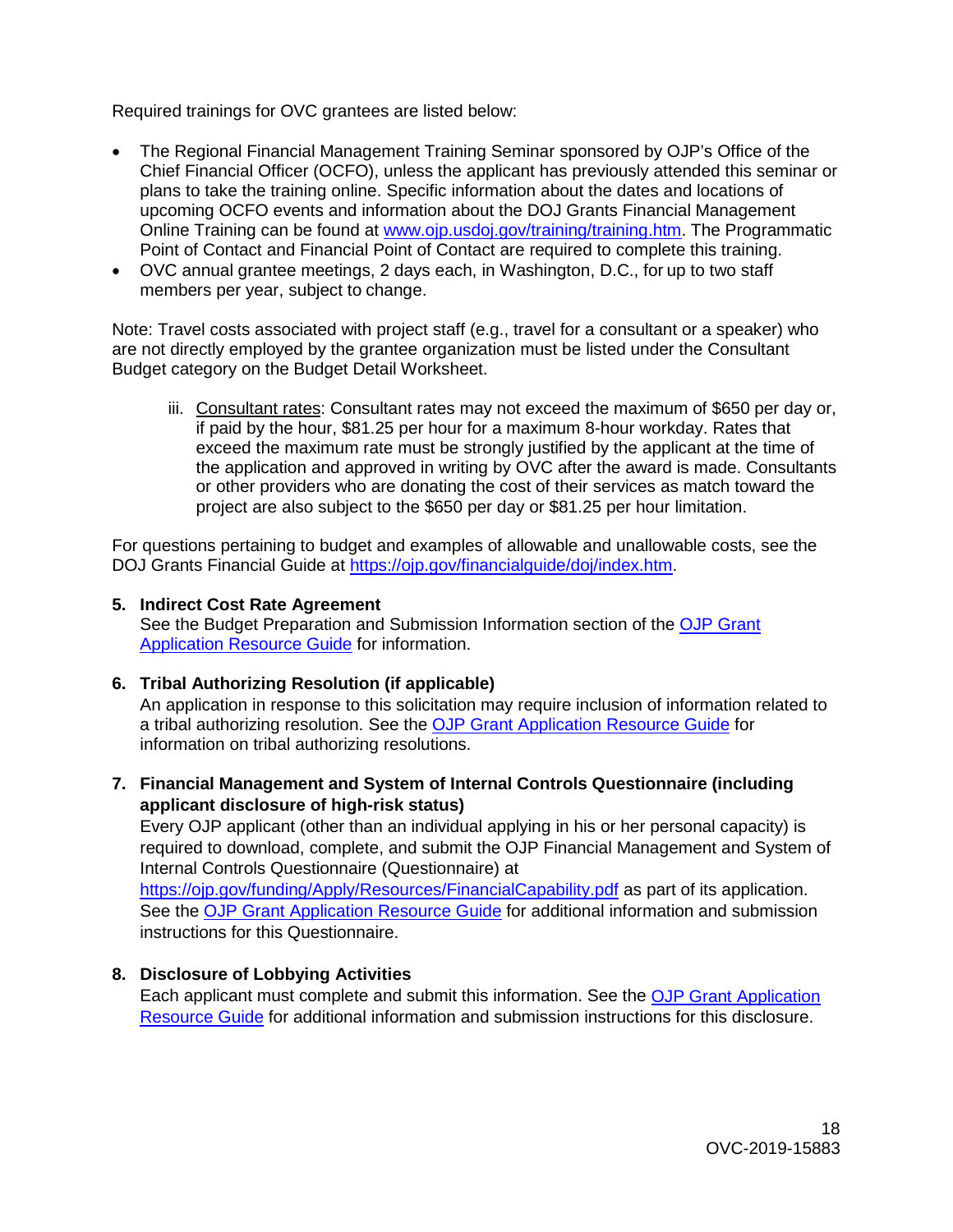## **9. Applicant Disclosure of Pending Applications**

Each applicant is to disclose whether it has (or is proposed as a subrecipient under) any pending applications for federally funded grants or cooperative agreements that (1) include requests for funding to support the same project being proposed in the application under this solicitation, and (2) would cover any identical cost items outlined in the budget submitted to OJP as part of the application under this solicitation. For additional information on the submission requirements for this disclosure, see the [OJP Grant Application Resource](https://www.ojp.gov/funding/Apply/Resources/Grant-App-Resource-Guide.htm)  [Guide.](https://www.ojp.gov/funding/Apply/Resources/Grant-App-Resource-Guide.htm)

## **10. Applicant Disclosure and Justification – DOJ High Risk Grantees[2](#page-18-0) (if applicable)**

An applicant that is designated as a DOJ High Risk Grantee is to submit, as a separate attachment to its application, information that OJP will use, among other pertinent information, to determine whether it will consider or select the application for an award under this solicitation. The file should be named "DOJ High Risk Grantee Applicant Disclosure and Justification." (See, also, "Review Process," below, under Section E. Application Review Information, for a brief discussion of how such information may be considered in the application review process.) See the [OJP Grant Application Resource Guide](https://www.ojp.gov/funding/Apply/Resources/Grant-App-Resource-Guide.htm) for additional information and submission instructions for this disclosure.

## **11. Research and Evaluation Independence and Integrity**

If an application proposes research (including research and development) and/or evaluation, the applicant must demonstrate research/evaluation independence and integrity, including appropriate safeguards, before it may receive award funds. For additional information regarding demonstrating research/evaluation independence and integrity, including appropriate safeguards, see the [OJP Grant Application Resource Guide.](https://www.ojp.gov/funding/Apply/Resources/Grant-App-Resource-Guide.htm)

## **12. Disclosure of Process Related to Executive Compensation**

An applicant that is a nonprofit organization may be required to make certain disclosures relating to the processes it uses to determine the compensation of its officers, directors, trustees, and key employees.

Under certain circumstances, a nonprofit organization that provides unreasonably high compensation to certain persons may subject both the organization's managers and those who receive the compensation to additional federal taxes. A rebuttable presumption of the reasonableness of a nonprofit organization's compensation arrangements, however, may be available if the nonprofit organization satisfied certain rules set out in Internal Revenue Service (IRS) regulations with regard to its compensation decisions. Each applicant nonprofit organization must state at the time of its application (question 9c in the "OJP Financial Management and System of Internal Controls Questionnaire" located at<https://ojp.gov/funding/Apply/Resources/FinancialCapability.pdf> and mentioned earlier) whether or not the applicant entity believes (or asserts) that it currently satisfies the requirements of 26 C.F.R. 53.4958-6 (which relate to establishing or invoking a

<span id="page-18-0"></span> $\overline{a}$  $2$  A "DOJ High Risk Grantee" is a recipient that has received a DOJ High Risk designation based on a documented history of unsatisfactory performance, financial instability, management system or other internal control deficiencies, or noncompliance with award terms and conditions on prior awards, or that is otherwise not responsible.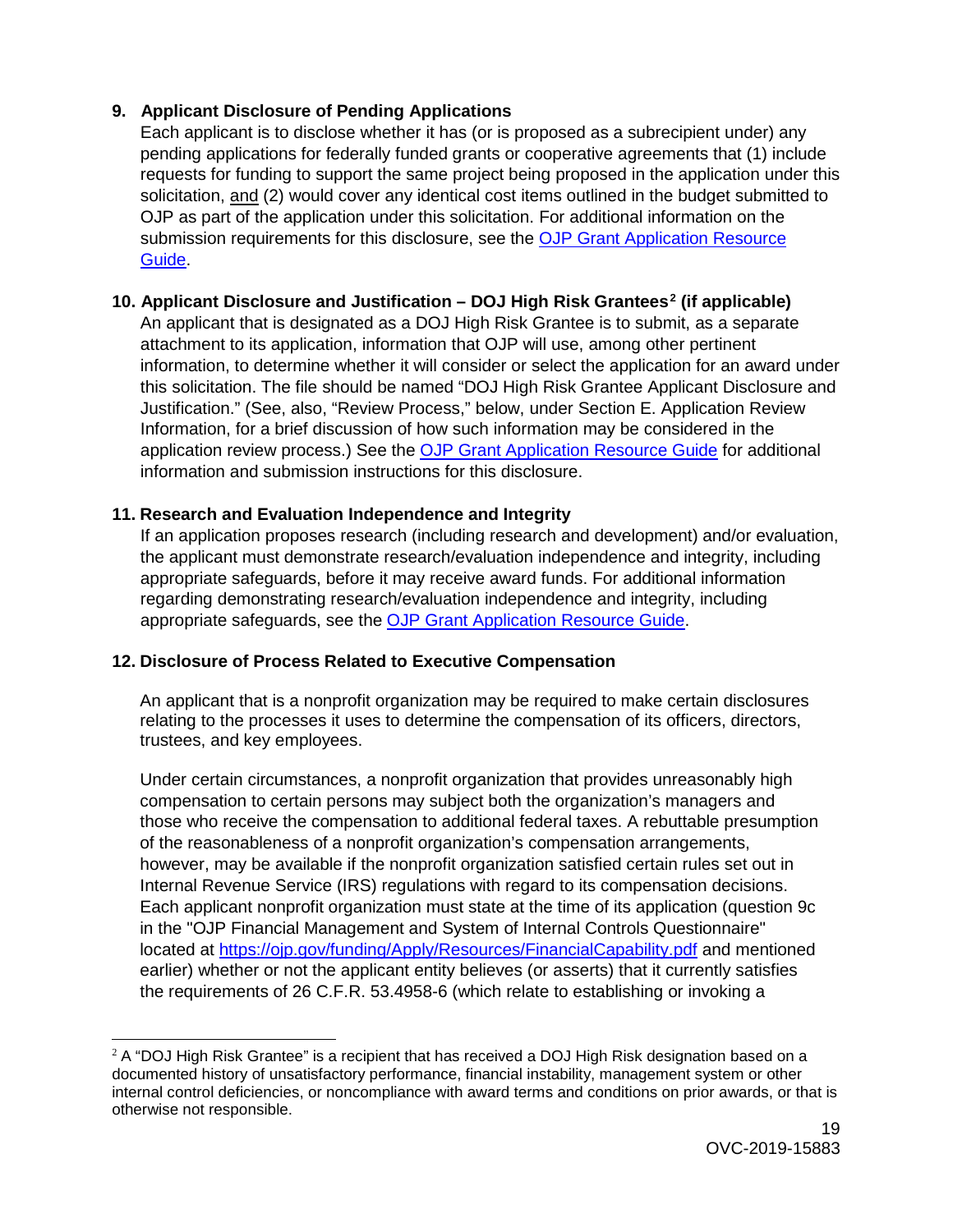rebuttable presumption of reasonableness of compensation of certain individuals and entities).

A nonprofit organization that states in the questionnaire that it believes (or asserts) that it has satisfied the requirements of 26 C.F.R. 53.4958-6 must then disclose, in an attachment to its application (to be titled "Disclosure of Process Related to Executive Compensation"), the process used by the applicant nonprofit organization to determine the compensation of its officers, directors, trustees, and key employees (together, "covered persons").

At a minimum, the disclosure must describe in pertinent detail: (1) the composition of the body that reviews and approves compensation arrangements for covered persons; (2) the methods and practices used by the applicant nonprofit organization to ensure that no individual with a conflict of interest participates as a member of the body that reviews and approves a compensation arrangement for a covered person; (3) the appropriate data as to comparability of compensation that is obtained in advance and relied upon by the body that reviews and approves compensation arrangements for covered persons; and (4) the written or electronic records that the applicant organization maintains as concurrent documentation of the decisions with respect to compensation of covered persons made by the body that reviews and approves such compensation arrangements, including records of deliberations and of the basis for decisions.

For purposes of the required disclosure, the following terms and phrases have the meanings set out by the IRS for use in connection with 26 C.F.R. 53.4958-6: officers, directors, trustees, key employees, compensation, conflict of interest, appropriate data as to comparability, adequate documentation, and concurrent documentation.

Applicant nonprofit organizations should note that following receipt of an appropriate request, OJP may be authorized or required by law to make information submitted to satisfy this requirement available for public inspection. Also, a recipient may be required to make a prompt supplemental disclosure after the award in certain circumstances (e.g., changes in the way the organization determines compensation).

#### **13. Additional Attachments**

## **a. Logic Model**

Applicants must include a logic model that graphically illustrates how the project's goals, objectives, and activities are interrelated to address the stated problem. See the "Project Design and Implementation" section on page 14 for more information about what to include in the logic model.

#### **b. Service Partner MOUs, Letters of Intent, and Subcontracts/Subgrants**

For services to be provided by project partners, the applicant must name the project partner that will provide the specific service in the program narrative, and include, as an attachment to the application, a subcontract/subgrant, Letter of Intent, or MOU describing the commitment from that organization to perform a specific service, and a description of the fee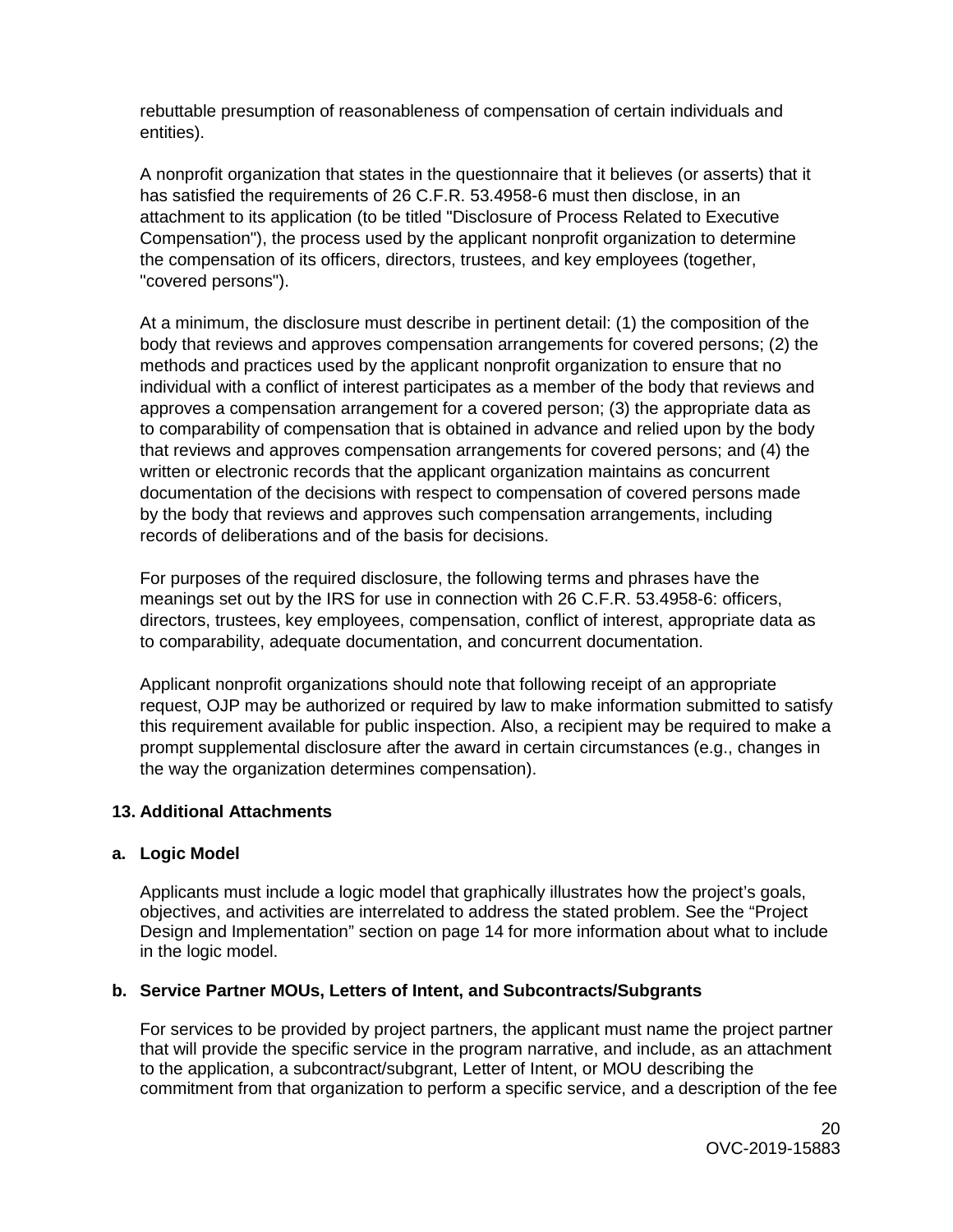for the service or cost to the grant for each service. If services are to be provided as in-kind match, pro bono, or at no cost to the grant, this must be clearly stated in the MOU, Letter of Intent, or subcontract/subgrant.

MOUs, Letters of Intent, and subcontracts/subgrants must include the following: (1) names of the organizations involved in the agreement; (2) scope of the directspecialized service(s) and other work to be performed under the agreement; (3) duration of the agreement; (4) estimated cost per victim or cost of actual services provided describing whether it is a feefor-service, in-kind match, or no cost; (5) whether or not there is a cap on the total amount of the agreement; and (6) whether or not there is a maximum number of victims that may be served under the agreement. If any of the required direct services above are to be provided pro bono or accessed through other government- subsidized or otherwise funded programs, applicants must describe how services will be provided to victims without the use of grant funds. MOUs and Letters of Intent should be submitted as one separate attachment to the application.

Applications with insufficient documentation to fully demonstrate the applicant's ability to implement their proposed service plan will be negatively scored during the review process. Awards made to applicants under this solicitation will contain a special condition precluding access to the full amount of grant funds until all supporting documentation is received and approved by OVC.

### <span id="page-20-0"></span>**How To Apply (Grants.gov)**

Applicants must register in and submit applications through [Grants.gov,](https://www.grants.gov/) a primary source to find federal funding opportunities and apply for funding. Find information on how to apply in response to this solicitation in the [OJP Grant Application Resource Guide.](https://www.ojp.gov/funding/Apply/Resources/Grant-App-Resource-Guide.htm)

#### **Registration and Submission Steps**

Applicants will need the following identifying information when searching for the funding opportunity on Grants.gov.

- 16.320, Services for Trafficking Victims
- OVC-2019-15883.

For information on each registration and submission step, see the [OJP Grant Application](https://www.ojp.gov/funding/Apply/Resources/Grant-App-Resource-Guide.htm)  [Resource Guide.](https://www.ojp.gov/funding/Apply/Resources/Grant-App-Resource-Guide.htm)

## <span id="page-20-1"></span>**E. Application Review Information**

#### <span id="page-20-2"></span>**Review Criteria**

Applications that meet basic minimum requirements will be evaluated by peer reviewers using the following review criteria, which were described in the section of this solicitation titled "What an Application Should Include."

- 1. Statement of the Problem (5%)
- 2. Project Design and Implementation (35%)
- 3. Capabilities and Competencies (25%)
- 4. Plan for Collecting the Data Required for This Solicitation's Performance Measures (5%)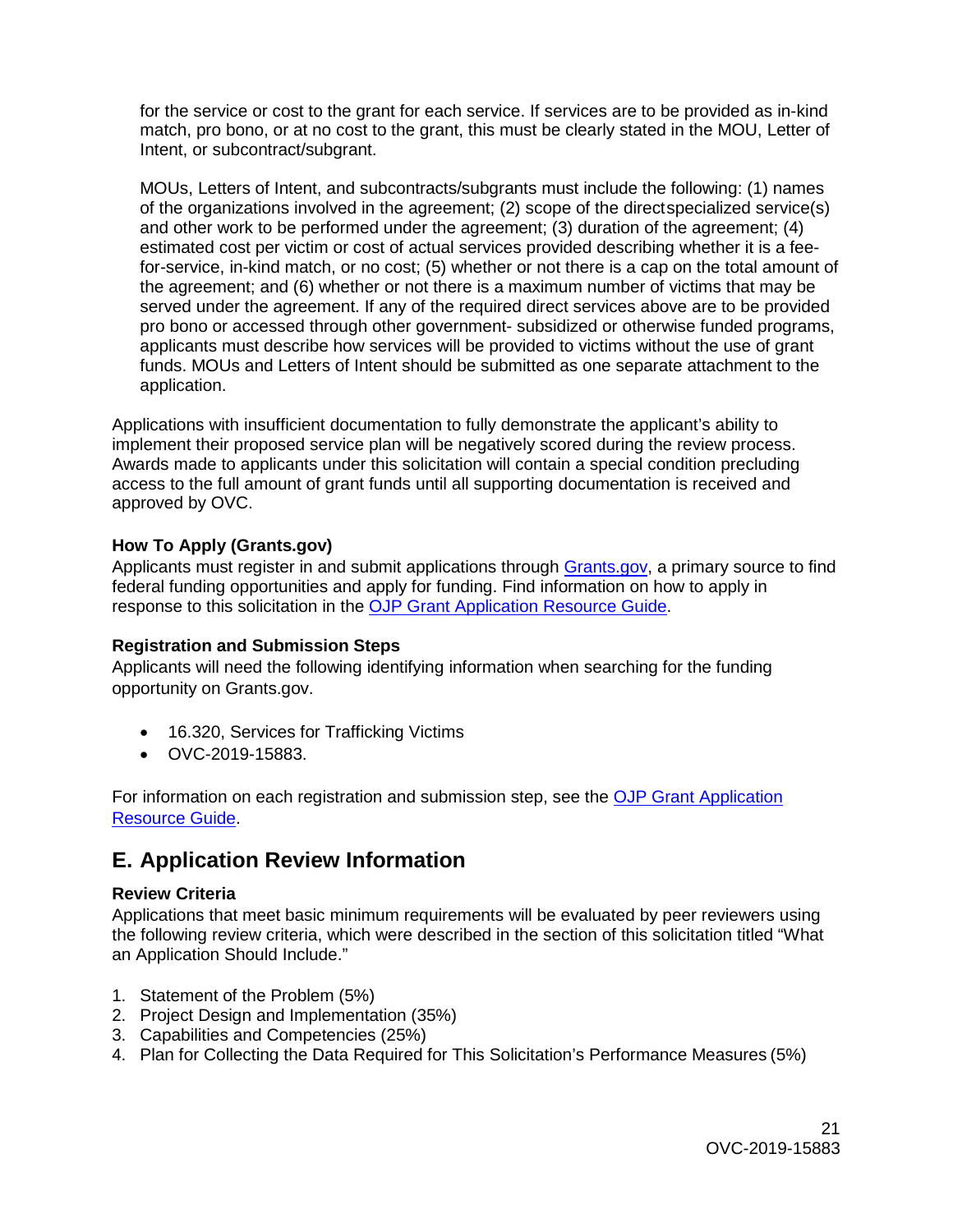- 5. Budget: complete, cost-effective, and allowable (e.g., reasonable, allocable, and necessary for project activities). Budget narratives should generally demonstrate how applicants will maximize cost-effectiveness of grant expenditures. Budget narratives should demonstrate cost-effectiveness in relation to potential alternatives and the goals of the project. (Note: Generally speaking, a reasonable cost is a cost that, in its nature or amount, does not exceed that which would be incurred by a prudent person under the circumstances prevailing at the time the decision was made to incur the costs.) (20%)
- 6. MOUs, Letters of Intent, and Subcontracts/Subgrants (10%)

#### <span id="page-21-0"></span>**Review Process**

OJP is committed to ensuring a fair and open process for making awards. OVC reviews the application to make sure that the information presented is reasonable, understandable, measurable, and achievable, as well as consistent with the solicitation. See the [OJP Grant](https://www.ojp.gov/funding/Apply/Resources/Grant-App-Resource-Guide.htm)  [Application Resource Guide](https://www.ojp.gov/funding/Apply/Resources/Grant-App-Resource-Guide.htm) for information on the application review process for this solicitation.

In addition, if OJP anticipates that an award will exceed \$250,000 in federal funds, OJP also must review and consider any information about the applicant that appears in the non-public segment of the integrity and performance system accessible through SAM (currently, the Federal Awardee Performance and Integrity Information System, FAPIIS).

**Important note on FAPIIS:** An applicant, at its option, may review and comment on any information about itself that currently appears in FAPIIS and was entered by a federal awarding agency. OJP will consider any such comments by the applicant, in addition to the other information in FAPIIS, in its assessment of the risk posed by the applicant.

Absent explicit statutory authorization or written delegation of authority to the contrary, all final award decisions will be made by the Assistant Attorney General, who may take into account not only peer review ratings and OVC recommendations, but also other factors as indicated in this section.

## <span id="page-21-1"></span>**F. Federal Award Administration Information**

#### <span id="page-21-2"></span>**Federal Award Notices**

See the [OJP Grant Application Resource Guide](https://www.ojp.gov/funding/Apply/Resources/Grant-App-Resource-Guide.htm) for information on award notifications and instructions.

### <span id="page-21-3"></span>**Administrative, National Policy, and Other Legal Requirements**

OJP strongly encourages prospective applicants to review information on post-award legal requirements and common OJP award conditions **prior** to submitting an application. See the [OJP Grant Application Resource Guide](https://www.ojp.gov/funding/Apply/Resources/Grant-App-Resource-Guide.htm) for additional information on administrative, national policy, and other legal requirements.

#### <span id="page-21-4"></span>**Information Technology (IT) Security Clauses**

An application in response to this solicitation may require inclusion of information related to information technology security. See the [OJP Grant Application Resource Guide](https://www.ojp.gov/funding/Apply/Resources/Grant-App-Resource-Guide.htm) for information on information technology security.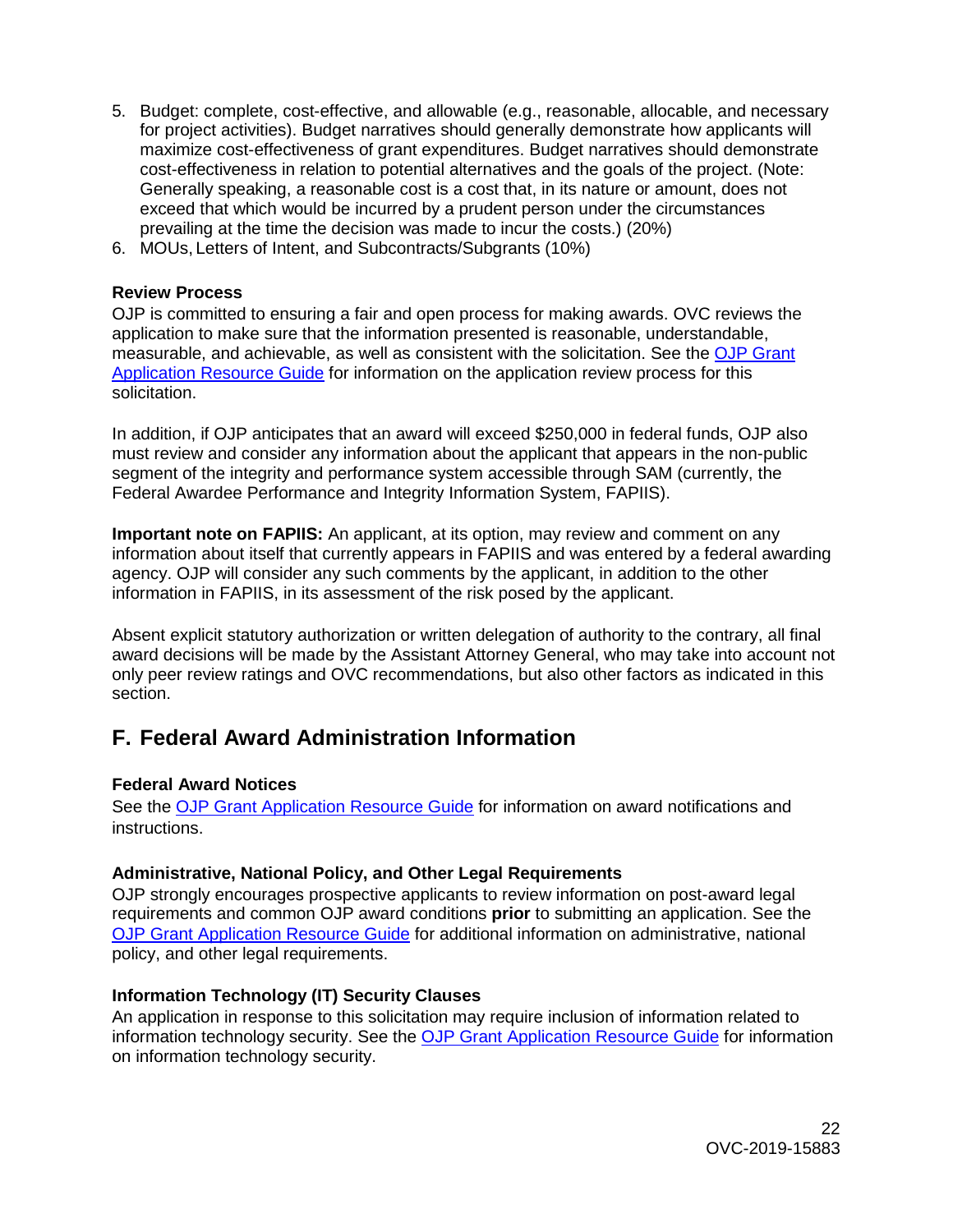#### <span id="page-22-0"></span>**General Information about Post-Federal Award Reporting Requirements**

In addition to the deliverables described in [Section A. Program Description,](#page-4-3) any recipient of an award under this solicitation will be required to submit certain reports and data. Required reports. Recipients typically must submit quarterly financial reports, semiannual progress reports, final financial and progress reports, and, if applicable, an annual audit report in accordance with the Part 200 Uniform Requirements or specific award conditions. Future awards and fund drawdowns may be withheld if reports are delinquent. (In appropriate cases, OJP may require additional reports.)

See the [OJP Grant Application Resource Guide](https://www.ojp.gov/funding/Apply/Resources/Grant-App-Resource-Guide.htm) for additional information on specific postaward reporting requirements, including performance measures data.

## **G. Federal Awarding Agency Contact(s)**

For OJP contact(s), see the title page.

For contact information for Grants.gov, see page 2.

## <span id="page-22-1"></span>**H. Other Information**

## <span id="page-22-2"></span>**Freedom of Information and Privacy Act (5 U.S.C. 552 and U.S.C. 552a)**

All applications submitted to OJP (including all attachments to applications) are subject to the federal Freedom of Information Act (FOIA) and to the Privacy Act. See the [OJP Grant](https://www.ojp.gov/funding/Apply/Resources/Grant-App-Resource-Guide.htm)  [Application Resource Guide](https://www.ojp.gov/funding/Apply/Resources/Grant-App-Resource-Guide.htm) for information on DOJ and OJP processes with regard to application information requested pursuant to FOIA.

## <span id="page-22-3"></span>**Provide Feedback to OJP**

To assist OJP in improving its application and award processes, OJP encourages applicants to provide feedback on this solicitation, the application submission process, and/or the application review process. See the [OJP Grant Application Resource Guide](https://www.ojp.gov/funding/Apply/Resources/Grant-App-Resource-Guide.htm) for information on providing solicitation feedback to OJP.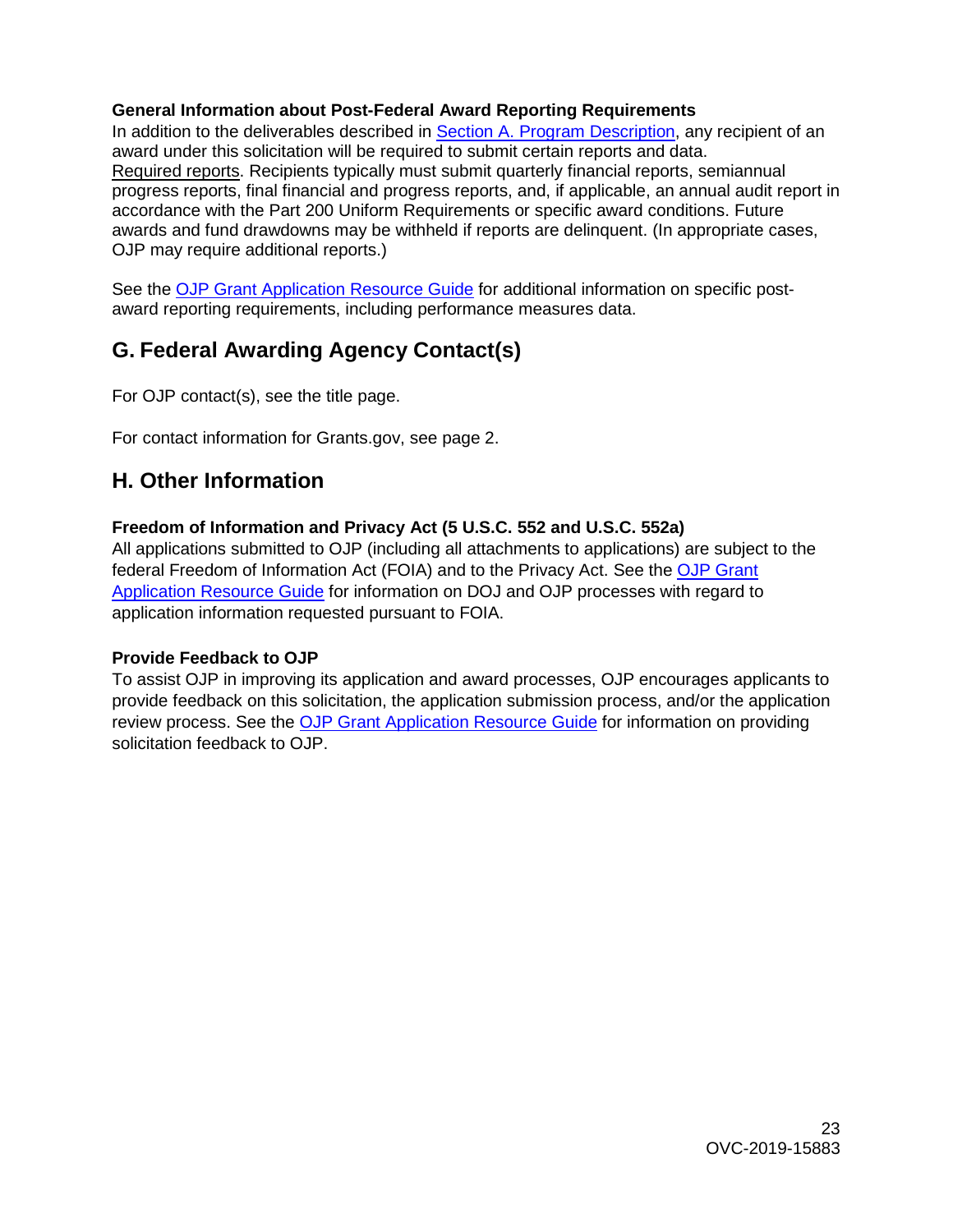## **Appendix A: Performance Measures Table**

<span id="page-23-0"></span>

| <b>Objective</b>                                                                                                                                                                                      | <b>Performance Measure(s)</b>                                             | <b>Description</b>                                                                                                                                                                          |
|-------------------------------------------------------------------------------------------------------------------------------------------------------------------------------------------------------|---------------------------------------------------------------------------|---------------------------------------------------------------------------------------------------------------------------------------------------------------------------------------------|
| To identify a comprehensive<br>array of services that minor<br>victims of human trafficking<br>require to address their needs for<br>safety, security, and healing by<br>Providing one or more of the | Percentage of minor trafficking<br>victims served.                        | Number of NEW minor trafficking<br>victims served for the first time<br>during the performance period,<br>broken down by the type of<br>trafficking (sex, labor, or both sex<br>and labor). |
| priority specialized service areas<br>for all victims of human<br>trafficking, either in-house or<br>through referrals.                                                                               |                                                                           | Total number of trafficking victims<br>served during the performance<br>period. This includes NEW clients<br>and existing clients served during<br>the performance period.                  |
|                                                                                                                                                                                                       | Number of victim services<br>provided.<br>Percentage of minor victims who | Total number of services provided<br>to trafficking victims during the<br>performance period, broken down<br>by the type of service.                                                        |
|                                                                                                                                                                                                       | completed services, if possible.                                          | Number of victims enrolled in<br>services.                                                                                                                                                  |
|                                                                                                                                                                                                       | Percentage of trafficking victims<br>referred for services.               | Number of victims who completed<br>the services in which they were<br>enrolled, if possible.                                                                                                |
|                                                                                                                                                                                                       |                                                                           | Total number of victims referred<br>for services.                                                                                                                                           |
| Work in collaboration with<br>federal, state, and local law<br>enforcement, local service                                                                                                             | Number of collaborative partners<br>providing services.                   | Number of collaborative partners<br>providing services.                                                                                                                                     |
| providers, and community- and<br>faith-based organizations to<br>ensure trafficking victims are<br>identified and referred for<br>appropriate services.                                               | Number of human trafficking<br>victims identified.                        | Number of human trafficking<br>victims identified.                                                                                                                                          |
| Conduct training and public<br>awareness activities for<br>professionals and community                                                                                                                | Number of training events<br>conducted.                                   | Number of training events<br>conducted.                                                                                                                                                     |
| members in order to improve<br>their knowledge of human<br>trafficking and their ability to<br>identify and respond to victims.                                                                       | Number of participants who<br>attended training.                          | Number of participants who<br>attended training.                                                                                                                                            |
| Conduct data collection and<br>action research activities to<br>determine if the program is                                                                                                           | Percentage of all required reports<br>completed.                          | Number of annual action research<br>reports.                                                                                                                                                |
| meeting stated goals and<br>objectives.                                                                                                                                                               |                                                                           | Submission of a comprehensive<br>final report for the entire project<br>period.                                                                                                             |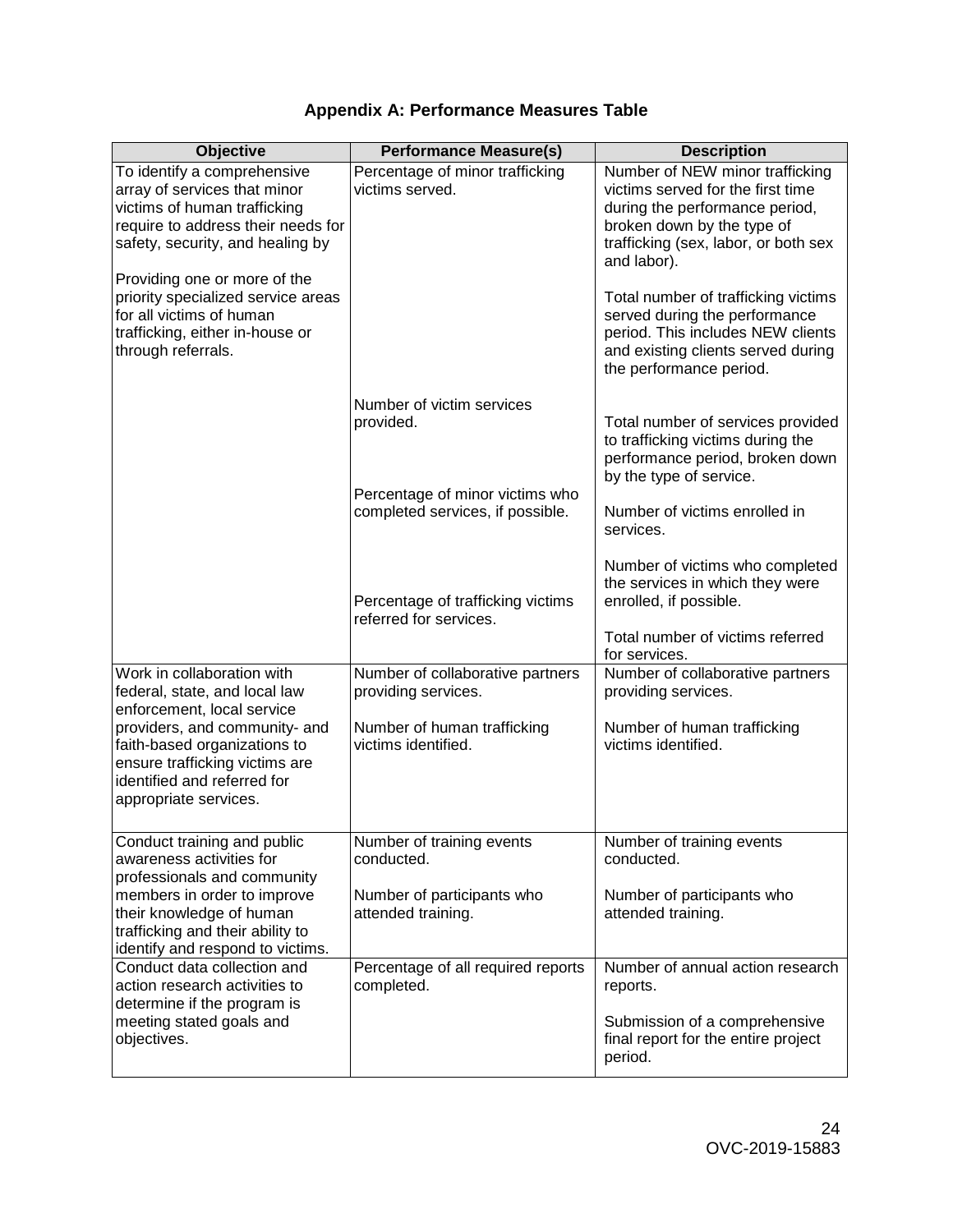## **Appendix B. Comprehensive Services Model**

<span id="page-24-0"></span>Applicants must include a description of how they will provide each of the direct services described below, either in-house or through project partners. Services should also be detailed in your Budget Detail Worksheet and Budget Narrative. In addition, applicants should complete the right-hand column of the table and submit the table as part of the project narrative.

| Service*                                        | <b>Definition &amp; Examples</b>                                                                                                                                                                                                                                                                                                                                                                                                                                                                                                                                                                | What organization<br>will provide this<br>service? (In House |
|-------------------------------------------------|-------------------------------------------------------------------------------------------------------------------------------------------------------------------------------------------------------------------------------------------------------------------------------------------------------------------------------------------------------------------------------------------------------------------------------------------------------------------------------------------------------------------------------------------------------------------------------------------------|--------------------------------------------------------------|
|                                                 |                                                                                                                                                                                                                                                                                                                                                                                                                                                                                                                                                                                                 | or Named Partner)                                            |
| Case Management                                 | Intensive case management, including assessment of client needs,<br>development of individualized service plans, assessment of eligibility for other<br>public or community-based programs, assistance in accessing publicly funded<br>programs, safety planning conducted at intake or at the news of a new threat<br>or concern, assistance with crime victim compensation claims when possible,<br>information and referrals, documentation of services provided, and routine<br>follow up to ensure that the victim's needs are being coordinated and<br>addressed across multiple systems. |                                                              |
| Childcare                                       | Arrangements for the client or their minor dependent(s) to have supervised<br>care as needed.                                                                                                                                                                                                                                                                                                                                                                                                                                                                                                   |                                                              |
| Client Intake                                   | Intake and eligibility screening or assessment, to determine if an individual<br>meets the definition of a victim of a severe form of trafficking, as defined by<br>the TVPA, and to determine eligibility for programs and services. For example:<br>Initial client interviews and documentation.<br>Explanation information related to services and case management<br>(such as victim rights, confidentiality, and responsibilities of client<br>and program staff.)                                                                                                                         |                                                              |
| Client Orientation and<br>Life Skills           | Life skills training, including managing personal finances, self-care, parenting<br>classes, and programs that help clients achieve self-sufficiency. For example:<br>Client orientation to new shelter setting, community, or access to<br>services.<br>Accompaniment on public transportation to educate clients on how<br>to use the local transportation system.<br>Life skills training, including managing personal finances, self-care,<br>$\bullet$<br>parenting classes, and programs that help clients achieve self-<br>sufficiency, as developmentally appropriate.                  |                                                              |
| Clothing, Food, and<br><b>Basic Necessities</b> | Provision of new or donated clothing, food items, personal supplies, housing<br>supplies, etc.                                                                                                                                                                                                                                                                                                                                                                                                                                                                                                  |                                                              |
| Crisis Intervention and<br>24-Hour Response     | 24-hour-a-day response, including evenings and weekends, to client<br>emergencies and emergency calls from law enforcement. This may include<br>hotline services, call-forwarding systems or rotating on-call cell phones, and a<br>protocol for responding to victim emergencies and emergency referrals after<br>hours. Assistance or referrals provided for client emergencies. Provision of<br>intervention techniques aimed at alleviating emotional distress.                                                                                                                             |                                                              |
| Documentation<br>Assistance                     | Assistance in obtaining or replacing necessary documents. For example:<br>applications for birth certificate, ID card, social security card.<br>requesting certification as a victim of trafficking from the U.S.<br>$\bullet$<br>Department of Health and Human Services (HHS) for foreign<br>national victims (HHS certification), including coordination with law<br>enforcement and allied experts to obtain documentation necessary<br>to achieve HHS certification;<br>assistance coordinating with federal law enforcement to request<br>٠<br>Continued Presence (CP).                   |                                                              |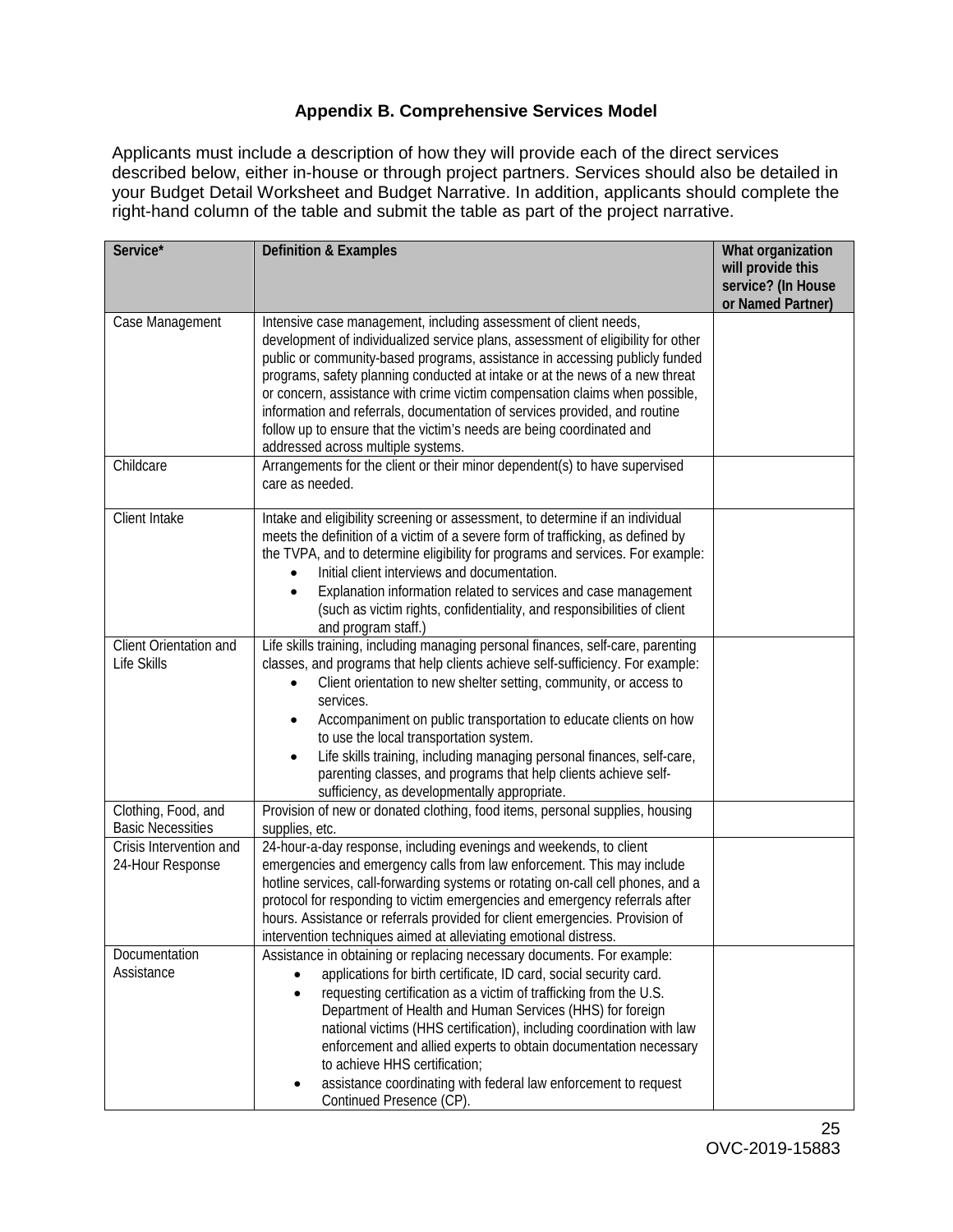| Service*                                                        | <b>Definition &amp; Examples</b>                                                                                                                                                                                                                                                                                                                                                                                                                                                                                                                                                                                                                                                                                                                                                                                                                                                                                                                                                                                                                                                                                                                                                                                                                                                                                                                                                                                                                                                                                                                                             | What organization<br>will provide this<br>service? (In House<br>or Named Partner) |
|-----------------------------------------------------------------|------------------------------------------------------------------------------------------------------------------------------------------------------------------------------------------------------------------------------------------------------------------------------------------------------------------------------------------------------------------------------------------------------------------------------------------------------------------------------------------------------------------------------------------------------------------------------------------------------------------------------------------------------------------------------------------------------------------------------------------------------------------------------------------------------------------------------------------------------------------------------------------------------------------------------------------------------------------------------------------------------------------------------------------------------------------------------------------------------------------------------------------------------------------------------------------------------------------------------------------------------------------------------------------------------------------------------------------------------------------------------------------------------------------------------------------------------------------------------------------------------------------------------------------------------------------------------|-----------------------------------------------------------------------------------|
| Education                                                       | Literacy education, job training, and/or education/GED assistance that is<br>culturally and linguistically appropriate. For example:<br>Assistance with school and homework.<br>GED assistance.<br>ESL classes.<br>Workforce development or certification assistance.                                                                                                                                                                                                                                                                                                                                                                                                                                                                                                                                                                                                                                                                                                                                                                                                                                                                                                                                                                                                                                                                                                                                                                                                                                                                                                        |                                                                                   |
| Employment<br>Readiness and<br>Assistance<br>Family Support and | Assistance with needed paperwork for employment<br>$\bullet$<br>Accompaniment to/from job fairs and interviews<br>Referrals to workforce development and job placement programs<br>$\bullet$<br>Relocation expenses related to family reunification. Meetings with<br>$\bullet$                                                                                                                                                                                                                                                                                                                                                                                                                                                                                                                                                                                                                                                                                                                                                                                                                                                                                                                                                                                                                                                                                                                                                                                                                                                                                              |                                                                                   |
| Reunification                                                   | client, family, and staff related to family reunification.<br>Classes for parents and families on understanding trauma in<br>$\bullet$<br>children and youth.                                                                                                                                                                                                                                                                                                                                                                                                                                                                                                                                                                                                                                                                                                                                                                                                                                                                                                                                                                                                                                                                                                                                                                                                                                                                                                                                                                                                                |                                                                                   |
| Interpreter/Translator<br><b>Services</b>                       | Interpreter used for intake and initial social service assessment, or<br>$\bullet$<br>appointment with attorney or medical provider.<br>Payment for use of Language Line or other phone interpretation.                                                                                                                                                                                                                                                                                                                                                                                                                                                                                                                                                                                                                                                                                                                                                                                                                                                                                                                                                                                                                                                                                                                                                                                                                                                                                                                                                                      |                                                                                   |
| Legal Services                                                  | Legal services, including:<br>assistance in screening each client to ensure they meet the<br>definition of a victim of a severe form of trafficking as defined by the<br>TVPA;<br>screening and assessment to determine the type of legal assistance<br>needed;<br>explanation of legal rights and protections, including assistance in<br>obtaining restitution and victims' rights enforcement and compliance<br>efforts;<br>coordination with law enforcement to request CP;<br>assistance in achieving HHS certification or, for foreign national<br>minors, an Eligibility Letter for eligibility of benefits to the same<br>extent as refugees;<br>assistance in applying for a T nonimmigrant status (T-visa) or other<br>immigration relief;<br>assistance with payment of application fees and visa fees, if<br>needed;<br>assistance on family and civil matters related to the trafficking<br>victimization, including, but not limited to, protection from abuse<br>orders, representation in family court proceedings, and<br>emancipation of minors;<br>assistance with repatriation or family reunification;<br>facilitation of representation of the victim by attorneys willing to<br>provide pro bono legal services;<br>counseling on expungement or vacatur of any conviction for a non-<br>violent crime that is a direct result of being a trafficking victim; and<br>general advocacy and assistance on matters that arise as a result of<br>the human trafficking victimization.<br>Note: OVC funding may not be used for criminal defense services. |                                                                                   |
| Medical and Dental<br>Care                                      | Referrals or making appointments with medical or dental providers on behalf<br>of a client. Accompaniment to a medical or dental appointment. Payment for a<br>bill or prescription related to medical or dental care or assistance with filling a<br>prescription.                                                                                                                                                                                                                                                                                                                                                                                                                                                                                                                                                                                                                                                                                                                                                                                                                                                                                                                                                                                                                                                                                                                                                                                                                                                                                                          |                                                                                   |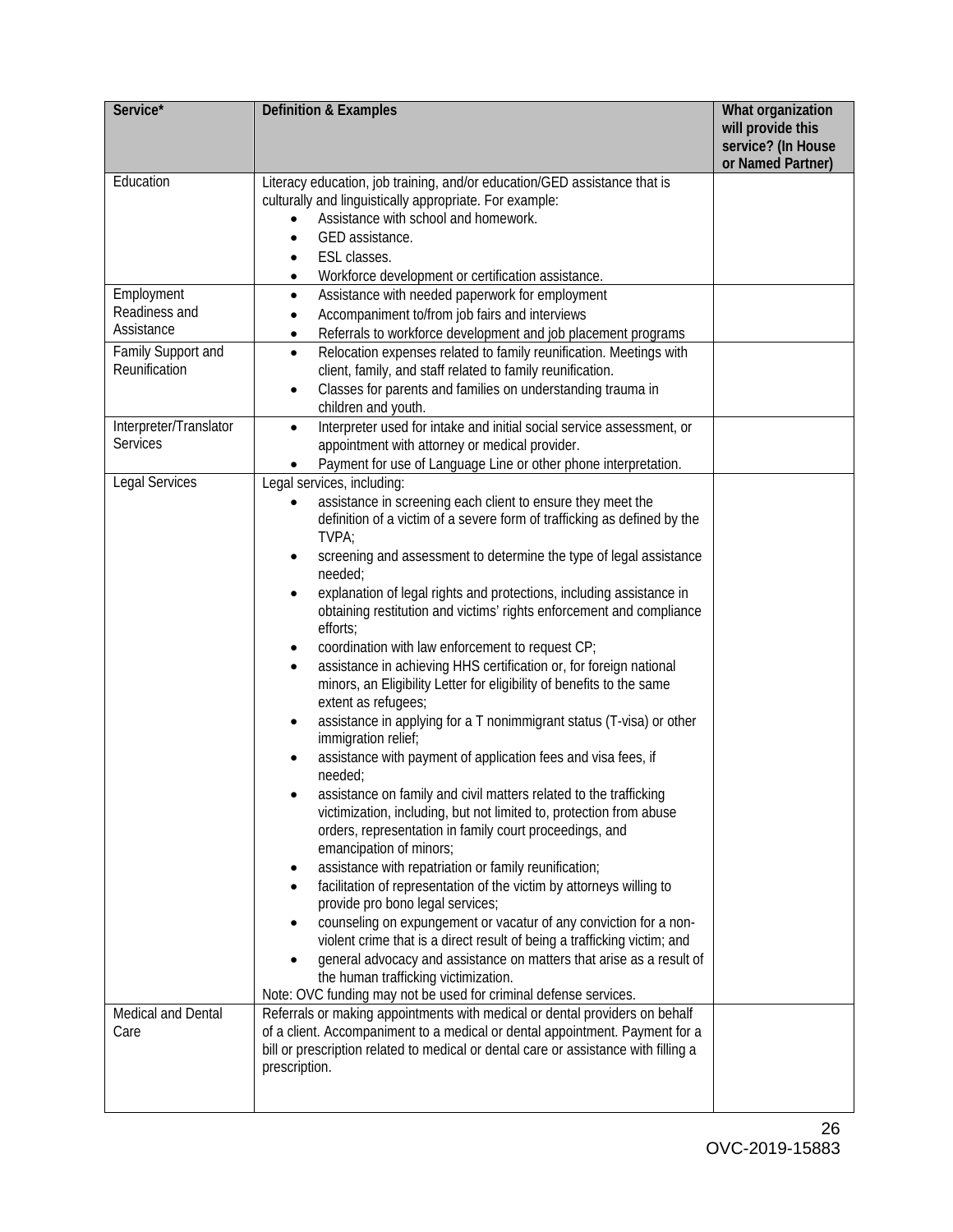| Service*                                                                                                                   | <b>Definition &amp; Examples</b>                                                                                                                                                                                                                                                                                                                                                                                                                                                                                                                                                                                                                                                                                                                                                                                                                                                                                                                                                                                                                                                                                                                                               | What organization<br>will provide this<br>service? (In House<br>or Named Partner) |
|----------------------------------------------------------------------------------------------------------------------------|--------------------------------------------------------------------------------------------------------------------------------------------------------------------------------------------------------------------------------------------------------------------------------------------------------------------------------------------------------------------------------------------------------------------------------------------------------------------------------------------------------------------------------------------------------------------------------------------------------------------------------------------------------------------------------------------------------------------------------------------------------------------------------------------------------------------------------------------------------------------------------------------------------------------------------------------------------------------------------------------------------------------------------------------------------------------------------------------------------------------------------------------------------------------------------|-----------------------------------------------------------------------------------|
| Mental Health<br>Treatment, Emergency<br>Mental Health<br>Assessments, and<br>Individual and/or<br><b>Group Counseling</b> | Mental health treatment, emergency mental health assessments, and<br>individual and/or group counseling. Programs include, but are not limited to,<br>evidence-based prevention, treatment, trauma-informed and recovery support<br>services. Services such as care coordination; peer support; integrated mental<br>health and substance use as well as medical services must be included. All<br>services and programs need to be person centered; gender responsive and<br>specific; trauma specific therapies; address disparities and have quality<br>assurance practices for fidelity.<br>For example:<br>Referrals or appointments made on behalf of the client for individual<br>therapy, in-patient or out-patient psychiatric evaluation, or<br>alternative therapeutic techniques<br>Accompaniment to counseling appointment, psychiatric care,<br>alternative treatment, or support group (led by a therapist)<br>Payment for prescriptions or assistance with filling prescriptions                                                                                                                                                                               |                                                                                   |
| Shelter and Housing                                                                                                        | Shelter, housing, to include access to a variety of emergency and transitional<br>shelters, group and independent living options. For example:<br>Phone calls made to locate and place a client in safe, age-<br>appropriate housing<br>Meetings held with housing staff and client to assist in client<br>placement<br>Payment for shelter stay, hotel/motel stay, apartment or portion<br>thereof<br>Direct housing/shelter assistance as in-kind service                                                                                                                                                                                                                                                                                                                                                                                                                                                                                                                                                                                                                                                                                                                    |                                                                                   |
| Substance Abuse<br>Treatment                                                                                               | Programs include, but are not limited to, evidence-based prevention,<br>treatment, trauma-informed and recovery support services. Services such as<br>care coordination; peer support; medication-assisted therapies; integrated<br>mental health and substance use as well as medical services must be<br>included. All services and programs need to be person centered; gender<br>responsive and specific; trauma specific therapies; address disparities and<br>have quality assurance practices for fidelity.                                                                                                                                                                                                                                                                                                                                                                                                                                                                                                                                                                                                                                                             |                                                                                   |
| System-Based Victim<br>Advocacy                                                                                            | Victim advocacy and information about crime victims' rights and services<br>typically done in coordination with the investigation or prosecution of a crime,<br>including coordination with the Federal Bureau of Investigation, Immigration<br>and Customs Enforcement, and U.S. Attorney's Office victim/witness<br>coordinators; victim/witness staff in district attorneys' offices or within local law<br>enforcement; victim advocates within intimate partner violence and domestic<br>violence or sexual assault crisis centers; and local Sexual Assault Response<br>Teams, Sexual Assault Nurse Examiners, and Sexual Assault Forensic<br>Examiner programs. Victim advocates within these settings may provide<br>information on the status of an investigation or prosecution; assistance with<br>the application process for state crime victim compensation benefits; sexual<br>assault forensic medical exam options; accompaniment to court proceedings;<br>additional comprehensive victim services, whether in-house or through<br>referrals; and information to help clients exercise their rights as crime victims<br>within the criminal justice process. |                                                                                   |
| Transportation<br>Assistance                                                                                               | Provision of bus passes or tokens.<br>Payment of taxi fare.<br>Case manager provides transportation for client to attend interviews<br>or appointments                                                                                                                                                                                                                                                                                                                                                                                                                                                                                                                                                                                                                                                                                                                                                                                                                                                                                                                                                                                                                         |                                                                                   |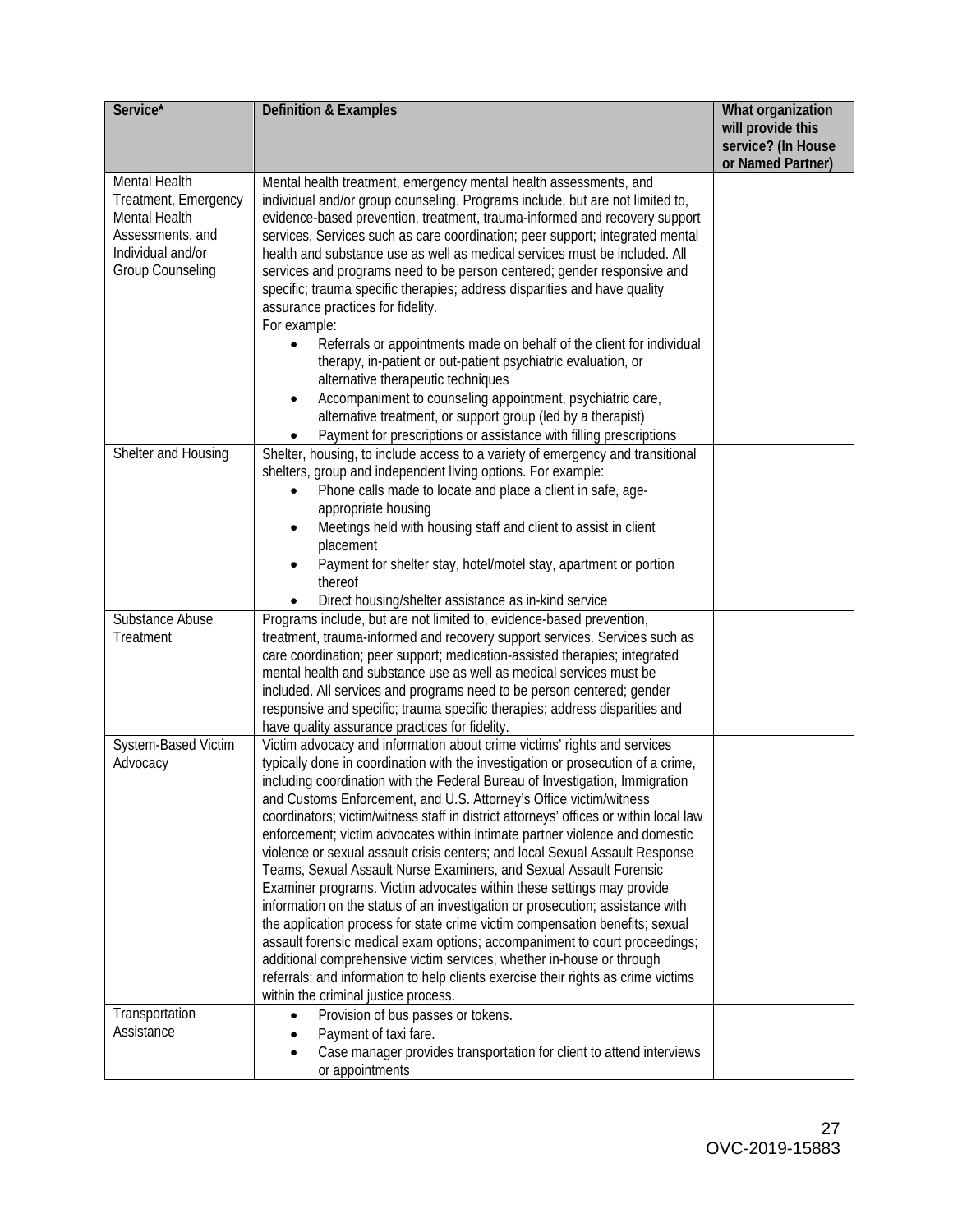#### **Appendix C: Application Checklist Integrated Services for Minor Victims of Human Trafficking**

<span id="page-27-0"></span>This application checklist has been created as an aid in developing an application.

#### **What an Applicant Should Do:**

*Prior to Registering in Grants.gov:* (see [the OJP Grant Application Resource Guide\)](https://ojp.gov/funding/Apply/Resources/Grant-App-Resource-Guide.htm#submissionSteps) Acquire or renew registration with SAM (see [the OJP Grant Application Resource Guide\)](https://ojp.gov/funding/Apply/Resources/Grant-App-Resource-Guide.htm#submissionSteps) *To Register with Grants.gov*: Acquire AOR and Grants.gov username/password (see [the OJP Grant Application](https://ojp.gov/funding/Apply/Resources/Grant-App-Resource-Guide.htm#submissionSteps) [Resource Guide\)](https://ojp.gov/funding/Apply/Resources/Grant-App-Resource-Guide.htm#submissionSteps) Acquire AOR confirmation from the E-Biz POC (see the OJP Grant Application [Resource Guide\)](https://ojp.gov/funding/Apply/Resources/Grant-App-Resource-Guide.htm#submissionSteps) *To Find Funding Opportunity:* Search for the Funding Opportunity on Grants.gov (see [the OJP Grant Application](https://ojp.gov/funding/Apply/Resources/Grant-App-Resource-Guide.htm#submissionSteps) [Resource Guide\)](https://ojp.gov/funding/Apply/Resources/Grant-App-Resource-Guide.htm#submissionSteps) Access Funding Opportunity and Application Package (see [the OJP Grant Application](https://ojp.gov/funding/Apply/Resources/Grant-App-Resource-Guide.htm#submissionSteps) [Resource Guide\)](https://ojp.gov/funding/Apply/Resources/Grant-App-Resource-Guide.htm#submissionSteps) Sign up for Grants.gov email [notifications](https://www.grants.gov/web/grants/manage-subscriptions.html) (optional) Lacktriangleright Read [Important Notice: Applying for Grants in Grants.gov](https://ojp.gov/funding/Apply/Grants-govInfo.htm) Read OJP policy and guidance on conference approval, planning, and reporting available at [ojp.gov/financialguide/DOJ/PostawardRequirements/chapter3.10a.htm](https://ojp.gov/financialguide/DOJ/PostawardRequirements/chapter3.10a.htm)  *After Application Submission*, *Receive Grants.gov Email Notifications That:* \_\_\_\_\_ (1) application has been received, \_\_\_\_\_ (2) application has either been successfully validated or rejected with errors (see [the OJP Grant Application Resource Guide\)](https://ojp.gov/funding/Apply/Resources/Grant-App-Resource-Guide.htm#submissionSteps) *If No Grants.gov Receipt, and Validation or Error Notifications are Received:* \_\_\_\_\_ contact OVC regarding experiencing technical difficulties (see page 2)

#### **Overview of Post-Award Legal Requirements**:

Review the "Overview of Legal Requirements Generally Applicable to OJP Grants and [Cooperative Agreements - FY 2018 Awards"](https://ojp.gov/funding/Explore/LegalOverview/index.htm) in the OJP Funding Resource Center at [https://ojp.gov/funding/Explore/LegalOverview/index.htm.](https://ojp.gov/funding/Explore/LegalOverview/index.htm)

#### **Scope Requirement:**

\_\_\_\_\_ The federal amount requested is within the allowable limit(s) of \$500,000.

**Eligibility Requirement:** See the title page.